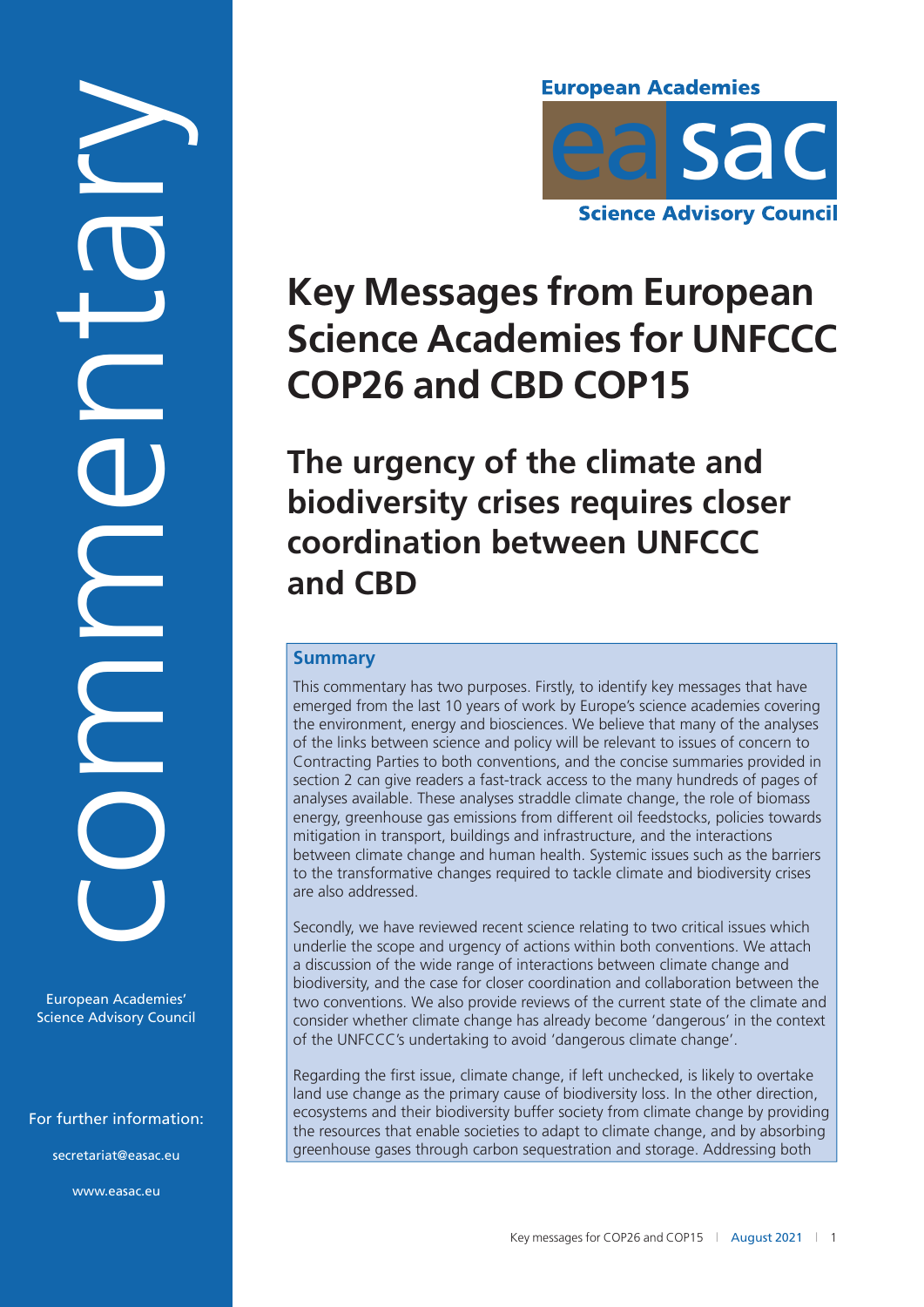crises can be achieved through use of nature-based solutions to remove carbon dioxide and build resilience to climate change, while also enhancing biodiversity and human well-being. In contrast, separate treatment of both carries risks of actions in one domain having negative impacts on the other. This commentary concludes that both crises are critically urgent and require the most to be made as soon as possible of potential synergies and co-benefits.

The joint workshop between IPCC and IPBES in December 2020 should lead to a sustained dialogue aimed at ensuring that all policy actions are beneficial to both climate and biodiversity. The recent launch of the UN Decade of Ecosystem Restoration will depend on action within both conventions and can provide a common objective for both UNFCCC and CBD to develop further coordinated and joint actions.

On the second issue, 'tipping points' are often seen as a gateway to 'dangerous' climate change. In this commentary we find that humanity has already entered irreversible changes in ice sheet melt and is in danger of passing points of no return in critical biomes such as the Amazon, and increasing emissions of naturally captured carbon dioxide  $(CO<sub>2</sub>)$  and, potentially, methane from their ancient land and ocean stores. However, while the term 'tipping point' has some value in emphasizing the non-linearity of complex systems such as the Earth and its climate, it also risks projecting a misleading vision of well-identified points up to which climate change can be seen as 'safe'. Moreover, by focusing on single points, it is possible to overlook the interconnectivity that increases risks, and the seriousness of underlying linear trends. Human societies and the crops and livestock on which they have depended have limited adaptability, and current trends show that the temperature and humidity changes that may occur over the next 50 years will expand greatly areas of land where it is difficult or even impossible to survive. Such catastrophically disrupting trends will be experienced as gradual incremental changes rather than passing any arbitrary tipping point. Such trends and recent extremes in temperature and precipitation raise concerns whether the commitment in Article 1.1 of the UNFCCC to "prevent dangerous anthropogenic interference with the climate system" can be achieved.

In conclusion, when governments meet to discuss these critical issues, the choices they make will determine the extent to which we can halt biodiversity decline and avoid dangerous climate change, and safeguard human civilisation as we know it. With the meeting schedules so close together, with their closely related policy agendas, and set against the backdrop of the COVID-19 pandemic, negotiators have the opportunity to take coordinated, bold and transformative action to deliver a new, more integrated and coherent framework for addressing biodiversity loss and climate change together.

# **1 Introduction**

Parties to the Convention on Biological Diversity (CBD) plan to meet in October 2021 in China at COP15 to agree on a new post-2020 framework for addressing biodiversity loss. In November, Parties to the United Nations Framework Convention on Climate Change (UNFCCC) expect to meet in the UK at COP26 to review progress towards meeting the Paris Agreement climate targets. Both have been delayed by the pandemic from the COVID-19 virus, itself part of an increasing trend in the number of zoonoses that are spilling over from animals to humans (Smith *et al.*, [2014](#page-16-0)). The latter trend has been linked to the reduction in the barriers between humans and host animals, such as intrusion into natural ecosystems in pristine landscapes, the wildlife trade and increased livestock production (S7, [2021\)](#page-15-0), interlinking human health with trends that are also driving biodiversity loss and climate change. Such interconnections have led to the concept of planetary health (Lancet Commissions, [2015](#page-15-0)) where human health and well-being are linked to the state of the planet. Such holistic assessments point to human health and even survival of our civilisations (Bradshaw *et al.*, [2021](#page-12-0)) under threat from changes to the environment that include

biodiversity loss, climatic change, ocean acidification, land degradation, water scarcity, over-exploitation of fisheries and resource depletion.

The meetings of the UNFCCC and the CBD will take decisions on two of the most pressing global challenges facing humankind (Club of Rome, [2020](#page-13-0); IAP, [2021;](#page-14-0) S7, [2021](#page-15-0)). The two conventions treat climate change and biodiversity separately but their interconnectedness is becoming increasingly apparent. Examples include the following.

- Replacing tropical forests with agriculture reduces biodiversity at the same time as releasing stored carbon, reducing carbon uptake in the land and increasing emissions of other greenhouse gases (GHGs).
- Increasing temperatures and associated changes to precipitation reduce agricultural productivity as well as moving species outside their habitable range, in some cases driving them to extinction.
- Warming and acidifying oceans alongside weakened circulation reduce the oceans' capacity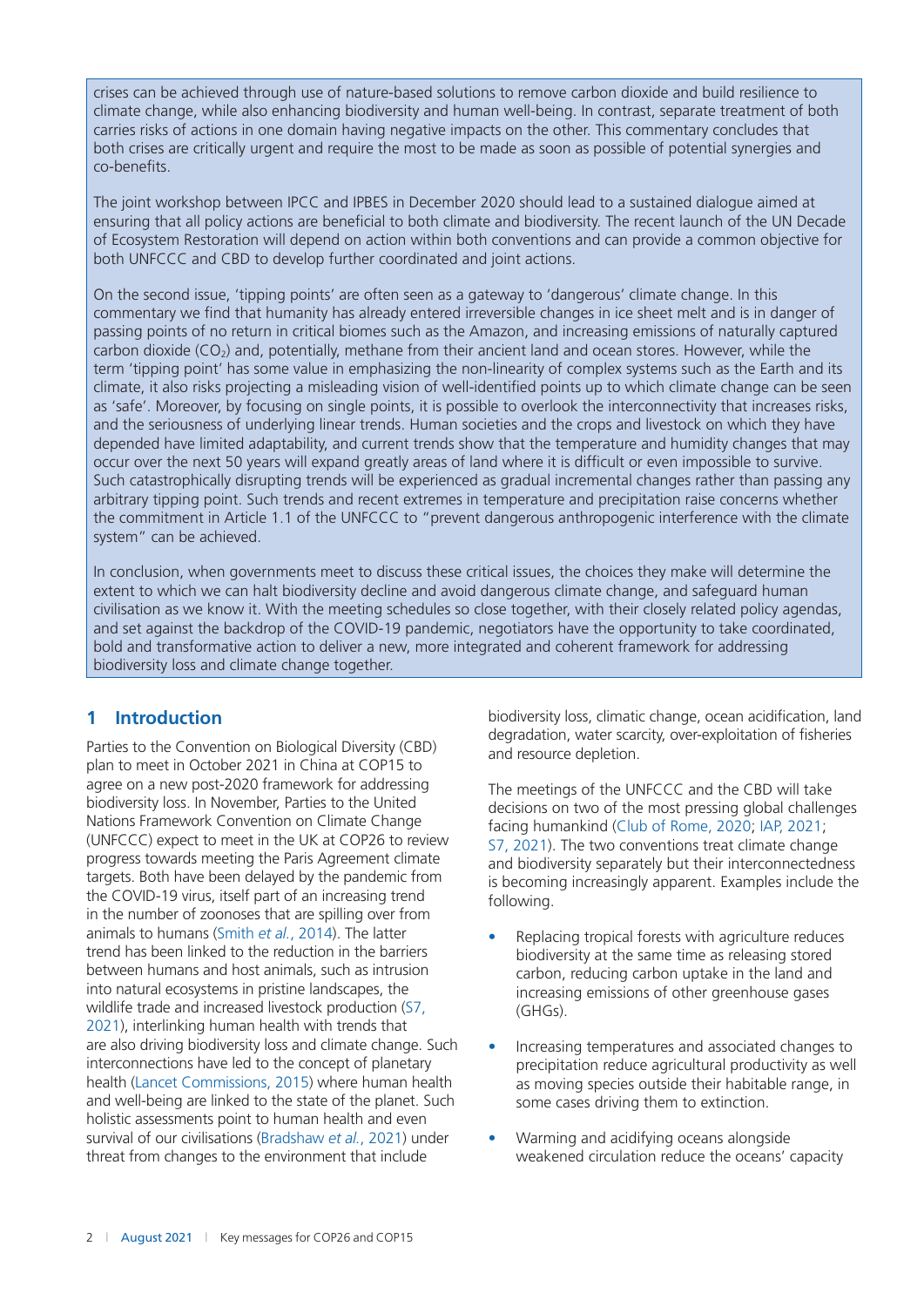to absorb and remove  $CO<sub>2</sub>$  from the atmosphere, while shifting or degrading ecosystems.

• Conserving, managing and restoring ecosystems can mitigate climate change and enable adaptation to its impacts while also enhancing biodiversity.

When governments meet to discuss these dual issues, the choices they make will determine the extent to which we can halt biodiversity decline and avoid dangerous climate change, and safeguard human civilisation as we know it. Set against the backdrop of the COVID-19 pandemic, negotiators have the opportunity to take coordinated, bold and transformative action to deliver a new, more integrated and coherent framework for addressing biodiversity loss and climate change together.

In this commentary, the European Academies' Science Advisory Council (EASAC), the European regional academy network within the global InterAcademy Partnership, draws on its previous work, independent of commercial or political bias, from across its energy, environment and biosciences programmes, to identify conclusions relevant to both Conferences of the Parties. These short 'key messages' are given in section 2, and readers are invited to refer to the reports cited to follow up on the reasoning or policy options related to each of the key messages.

We also provide in Annexes 1 and 2 updates on science that is relevant to the agendas of both conventions: linkages between biodiversity and climate change are covered in Annex 1; the current situation in regard to dangerous climate change and tipping points is given in Annex 2. The scientific evidence in these annexes that supports calls for closer coordination between the two conventions is summarised in section 3. This commentary has been prepared by the environment programme and reviewed by EASAC's three steering panels. It includes papers published until the end of July 2021, and thus does not include the IPCC Sixth Assessment report on the physical science basis released in August 2021.

# **2 Key messages from recent EASAC analyses that are relevant to the UNFCCC, the CBD, or both**

### (a) Messages relevant to the energy transition

**Message 1.** Large-scale use of **forest biomass as a replacement for coal** risks exacerbating climate change in the short-term owing to an initial increase in  $CO<sub>2</sub>$  emissions. The simplified rationale that this initial increase will be reabsorbed by forest regrowth fails to recognise the timescales involved, and that increases in atmospheric levels of  $CO<sub>2</sub>$  may therefore persist for decades or even centuries. At the same time, the growth in demand for forest biomass by wood pellet plants drives pressures for clear-cut harvesting and for expansion of plantation forestry that may conflict with biodiversity<sup>1</sup>. The use of forest biomass instead of coal for power generation is made economically viable by a combination of subsidies and reporting rules that allow emissions at the point of combustion to be excluded from facility and national accounts (since forest biomass should be accounted for at the point of harvest). The UNFCCC has recognised these risks but further work is required to ensure that the use of forest biomass meets climate and biodiversity objectives (EASAC, [2017a;](#page-13-0)  [2018a; 2019a;](#page-13-0) Norton *et al.*, [2019\)](#page-15-0).

**Message 2.** Similar risks exist for **bioenergy with carbon capture and storage** for which substantial uncertainties remain about the environmental impact and the net  $CO<sub>2</sub>$  removal that is achievable in practice. When carbon emissions are properly accounted for and the time required for growing biomass feedstock is included, net carbon removals may be significantly lower than anticipated and delayed for decades (EASAC, [2018b; 2019a\)](#page-13-0). Such time-dependent factors have yet to be fully included in assessments of the role of bioenergy with carbon capture and storage in climate models which, as a result, have come to be relied upon too much in IPCC scenarios that meet Paris Agreement targets (Warszawski *et al*., [2021\)](#page-16-0).

**Message 3.** There are large differences in the **carbon footprints of oil feedstocks** depending on the source and energy required for processing, with advanced extraction techniques (oil sands and shale) tending to have high carbon footprints along the supply chain. Improving the transparency of reporting of the carbon intensity of such feedstocks would enable operators to reduce emissions while oil remains a substantial component of fossil fuels supply, by avoiding high-emission sources (EASAC, [2016](#page-13-0)).

**Message 4. Hydrogen** is an energy carrier that is well suited for applications that are difficult to electrify (e.g. steel production, ships and trucks), but it is currently produced from fossil fuels, which offer offers no climate benefit. In contrast, 'renewable' hydrogen can be produced by electrolysis of water using renewable electricity, and 'low-carbon' hydrogen can be produced using low-carbon electricity or by steam reforming of natural gas together with carbon capture and storage. International trade in renewable hydrogen could open

<sup>1</sup> While EASAC's work has focused on the climate impacts of biomass for energy, global meta-analyses of how bioenergy crops affect site-level biodiversity (see, for example, Núñez-Regueiro *et al.*, [2021\)](#page-15-0) show that species diversity and abundance are generally lower in crops considered for bioenergy relative to the natural ecosystems they may replace.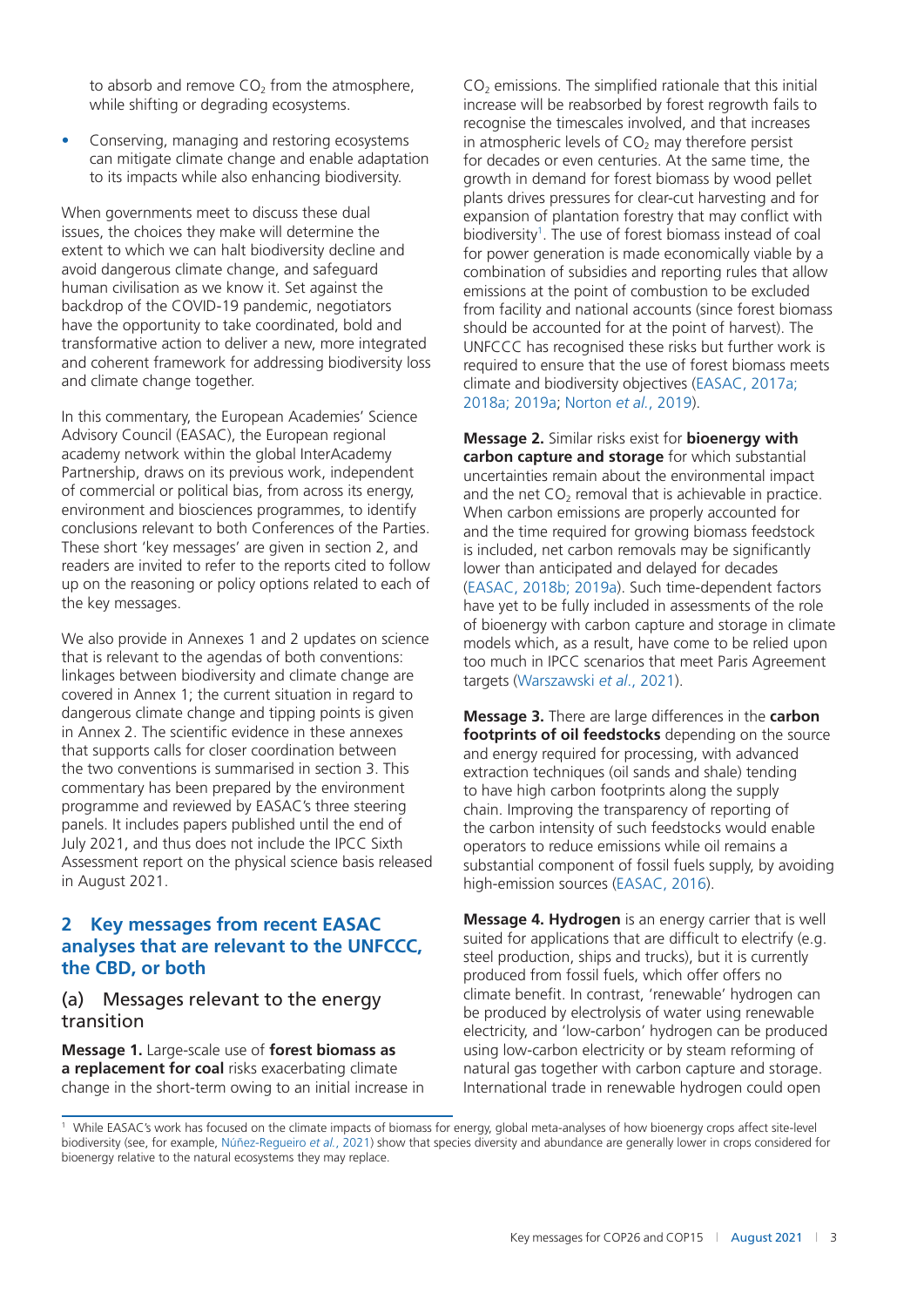up opportunities for its production in very sunny or windy locations at competitive costs (EASAC, [2020a](#page-13-0)).

**Message 5. Electricity storage** using batteries is expanding rapidly to balance the grid over short periods, for electric vehicles and for self-consumption in household photovoltaic systems. Maximising the benefits requires system-level integration of all available resources, including electric vehicles to support grid balancing, and to provide reserves, capacity and generation adequacy as well as congestion management. Research continues on large-scale electricity storage for longer periods, but further work is needed to bring down the costs (EASAC, [2017b\)](#page-13-0).

**Message 6. Buildings** account for over a quarter of Europe's GHG emissions; approximately half from on-site space and water heating, and half from district heating systems and electricity. Decarbonisation strategies include designing new buildings with zero emissions, reducing energy demand in existing buildings through energy efficiency renovations, and replacing on-site use of fossil fuels (natural gas) by heat pumps to use decarbonised electricity efficiently. In addition, energy efficiency renovations can reduce energy poverty and offer health and well-being benefits to building occupants, including improved air quality, increased access to daylight, less draughts and less overheating. Designers of new buildings and renovations must also minimise embodied GHG emissions in the materials and components used (EASAC, [2021a\)](#page-14-0).

# (b) Clean transport

**Message 7.** Stronger 'avoid, shift and improve' policies are needed to reduce demand for transport, building on recent experience that has shown how travelling can be replaced by video conferencing and home working. Walking and cycling can be increased with only modest infrastructure costs and bring valuable health benefits. Passenger and freight transport need to be shifted to transport modes with lower emissions (including electric vehicles, trains, buses and ships). Performance can be improved through vehicle design, more efficient powertrains and sustainable energy carriers (including low-carbon electricity, ammonia, hydrogen or synthetic fuels). Electrification needs to be accompanied by a substantial reduction in the carbon intensity of the electricity supply if climate benefits are to be achieved (EASAC, [2019b](#page-13-0)).

# (c) Nature-based solutions and CO<sub>2</sub> removal

**Message 8.** Stopping and reversing habitat loss and environmental degradation has long been recognised as the most cost-effective means of slowing biodiversity decline and GHG emissions (e.g. Stern, [2006](#page-16-0); IPBES, [2018\)](#page-14-0). On land, the preservation and restoration of wetlands, grasslands and forest systems are the most

effective nature-based solutions for avoiding GHG emissions and removing  $CO<sub>2</sub>$  from the atmosphere (e.g. Epple *et al*., [2016;](#page-14-0) Griscom *et al.*, [2017;](#page-14-0) IPBES, [2018](#page-14-0)). Despite this, wetlands remain in long-term decline (Ramsar, [2018](#page-15-0)), grasslands are imperilled (Ceballos *et al.*, [2010](#page-13-0)) and deforestation continues apace with the loss in 2020 exceeding  $42,000$  km<sup>2</sup> of tree cover in key tropical regions, the third worst year for forest destruction since the start of monitoring in 2002 (WRI, [2021\)](#page-16-0). Drivers continue to be dominated by agriculture, with cattle, followed by oil palm and soya, being the main reasons for land conversions (WRI, [2021\)](#page-16-0).

Nature-based solutions can deliver climate change mitigation and adaptation objectives as well as biodiversity conservation across many ecosystems, but forests have a key role to play. Ceasing deforestation, improving forest management to enhance carbon sequestration and storage as well as other ecosystem services, restoration of natural forest systems and reforestation remain critically important priorities for meeting biodiversity and climate objectives, while reducing the demand for meat in the diet reduces one of the main drivers of land conversion and agriculture's contribution to GHG emissions (see also Annexes 1 and 2) (EASAC, [2017a](#page-13-0); IAP, [2019](#page-14-0)).

**Message 9. Soils** host more than 25% of the Earth's species biodiversity, are the largest carbon stocks in terrestrial systems, and are important in carbon storage and regulating GHG emissions. The complex interactions between soil-dwelling organisms ultimately control the short- and long-term fluxes of carbon in and out of soils. One-third of soils globally are currently assessed to be moderately to highly degraded, with a reduced ability to maintain and store carbon. Halting the loss of carbon-rich soil ecosystems such as peatlands and wetlands, and/or improving soil carbon, soil health and soil fertility, contribute both to biodiversity and to climate change objectives (EASAC, [2018c](#page-13-0)). However, the potential of the current 4perMille initiative may be less than anticipated owing to a reduction in the capacity of the soil to capture carbon as atmospheric CO2 levels increase (Terrer *et al*., [2021](#page-16-0)).

#### **Message 10. Carbon dioxide removal technologies**

to extract  $CO<sub>2</sub>$  from the atmosphere (including bioenergy with carbon capture and storage mentioned in message 2) offer no credible solutions above the few millions of tonnes per year scale: this represents one-thousandth of the levels that feature in some Intergovernmental Panel on Climate Change (IPCC) models complying with Paris Agreement goals. **Carbon capture and storage** remains a potentially effective technology to be applied to emissions from energy-intensive industries and power stations but progress has been too slow to meet expectations of large-scale removals by 2030 (EASAC, [2018b; 2019a\)](#page-13-0).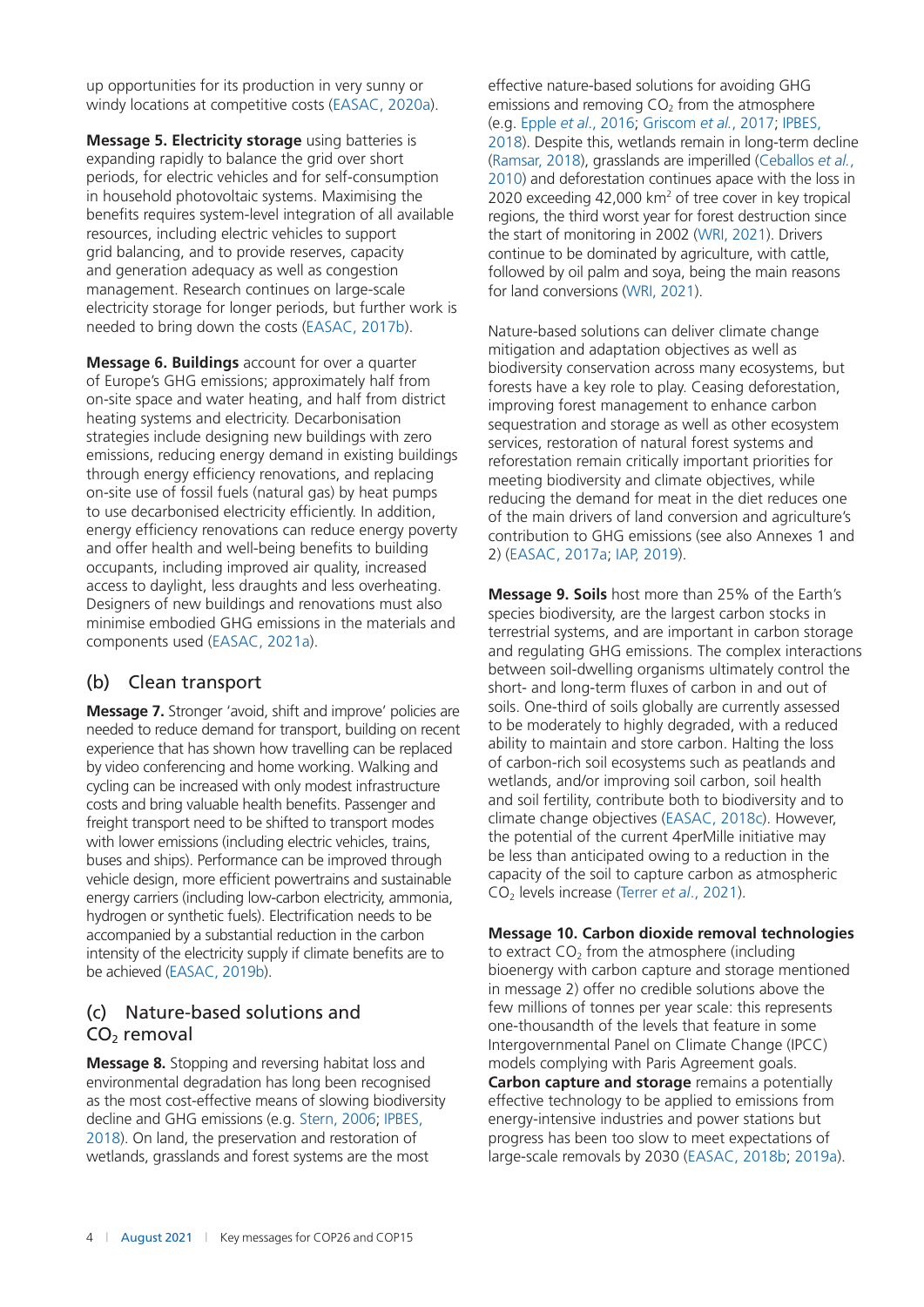# (d) Human health

**Message 11.** Climate change is already impacting human health, and decarbonising the economy reduces air pollution and provides other health co-benefits. Phasing out fossil fuels and the inappropriate use of biomass will reduce the current high levels of premature deaths from ambient air pollution estimated at millions globally (EASAC, [2019c](#page-13-0)). European and global public health needs require a combination of solutions involving mitigation measures to reduce GHG emissions and adaptation measures to adapt to the unavoidable. In addition, decarbonisation targets are required for the health-care sector itself with local and near-term benefits to health, for example through greener hospitals, improved patient diets and new models of care (EASAC and FEAM, [2021\)](#page-14-0). Health professionals active in the community can advise on how climate change risks health and how to adopt sustainable, healthy lifestyles.

# (e) Transformative change

**Message 12.** The **urgency of transformative change**. The 'Great Acceleration' into the Anthropocene epoch (Steffen *et al.*, [2015a](#page-16-0)) has allowed humanity to grow rapidly in numbers, and in material and energy consumption since the 1950s, but at the expense of approaching or exceeding planetary boundaries (Steffen *et al.*, [2015b](#page-16-0)) beyond which the planet cannot support current human civilisations. Unlike previous environmental problems (e.g. ozone, acid rain) that were capable of being reversed, current trends may have already passed tipping points that are irreversible. For example, glaciers and ice sheets will not reform even if warming ceases; sea level will continue to rise; species extinctions remain irreversible (see Annex 2). Arctic warming and permafrost melting may also have significant implications for human health, for example in terms of (re-)emerging pathogens (IAP, [2020\)](#page-14-0). Disruption to ocean circulation is not yet unavoidable but worrying trends can be detected (EASAC, [2021c\)](#page-14-0). Failure to embrace the need for transformative change and continuing with business as usual will inevitably take us closer to dangerous climate change, and biodiversity losses on a scale not experienced since the last great extinction event (the Cretaceous–Palaeocene event) 66 million years ago (IPBES, [2019](#page-14-0)).

**Message 13.** Solutions to tackling climate change and reversing biodiversity loss are to be found through **transformational change** across technological, political, cultural, economic and social domains, at local, regional and global scales (EASAC, [2020b,](#page-13-0) S7,

[2021\)](#page-15-0). The UNFCCC COP26 and CBD COP15 provide potential springboards for the changes required to set the trajectory for ensuring a more equal, biodiverse, climate-safe and prosperous future for humanity. The scale of the challenge is, however, enormous: the annual rate of decline in emissions needs to quadruple to keep global warming below 2°C by 2100, and to increase 30-fold to stay below 1.5°C (Liu and Raftery, [2021\)](#page-15-0). Already around 1 million species face extinction, and, even if climate change is kept to within 2°C, estimates suggest 5% of all species will be at risk (IPCC, [2019a](#page-14-0)). Such challenges emphasise the need for fundamental and transformative change in the way economies are managed and incentivised. Transformative change involves large shifts in attitudes and behaviour, and encounters strong resistance from vested interests including those related to fossil fuels and unsustainable land use. Public awareness is a precondition for political action to tackle long-term issues such as climate change and biodiversity loss, and the knowledge gained from the social and behavioural sciences is particularly relevant. Such measures can be prioritised in COVID-19 recovery measures to accelerate the transformation away from the fossil-fuel-based economy (EASAC, [2020b; 2020c\)](#page-13-0).

**Message 14. Simple economic solutions** for addressing both climate change and biodiversity loss are well known but poorly applied; for example, governments continue to subsidise fossil fuels and other environmentally harmful practices such as overfishing, and to invest in damaging activities that undermine, rather than protect, natural capital (EASAC, [2020b\)](#page-13-0). Five times as much is spent by governments globally on activities that harm biodiversity, such as fossil fuels, mining and agriculture, as to protect it (OECD, [2020\)](#page-15-0)<sup>2</sup>. New environmentally and socially sustainable economic models are required, together with replacing gross domestic product with measures that include socio-ecological, human health and well-being factors. Well-being indicators should guide economic instruments such as subsidies, payments, taxation, pricing and discounting for internalising environmental costs, in order to steer production and consumption behaviour to a sustainable form (EASAC, [2020b\)](#page-13-0). In the case of climate change, for example, a social cost for carbon is still not applied comprehensively and at levels sufficient to reduce emissions to rates compatible with Paris Agreement targets (EASAC, [2020b](#page-13-0)). Moreover, recent estimates that include the costs of temperature-related mortality increase the social cost of carbon drastically to between US\$69 and US\$545 (mean of US\$258) per tonne of  $CO<sub>2</sub>$  (Bressler, [2021](#page-12-0)).

<sup>&</sup>lt;sup>2</sup> The Organisation for Economic Co-operation and Development (OECD) recently estimated that total global biodiversity finance is around US\$78 billion to 91 billion per year compared with the US\$500 billion per year spent on activities that are harmful to biodiversity including fossil fuels, agriculture, fishing and mining. RAN [\(2021](#page-15-0)) show the extent to which investments by major banks are still supporting new fossil fuel infrastructure and use which will 'lock-in' economies to fossil fuel dependence; and that fossil fuel financing (lending and underwriting) from the world's 60 largest commercial and investment banks was higher in 2020 than it was in 2016.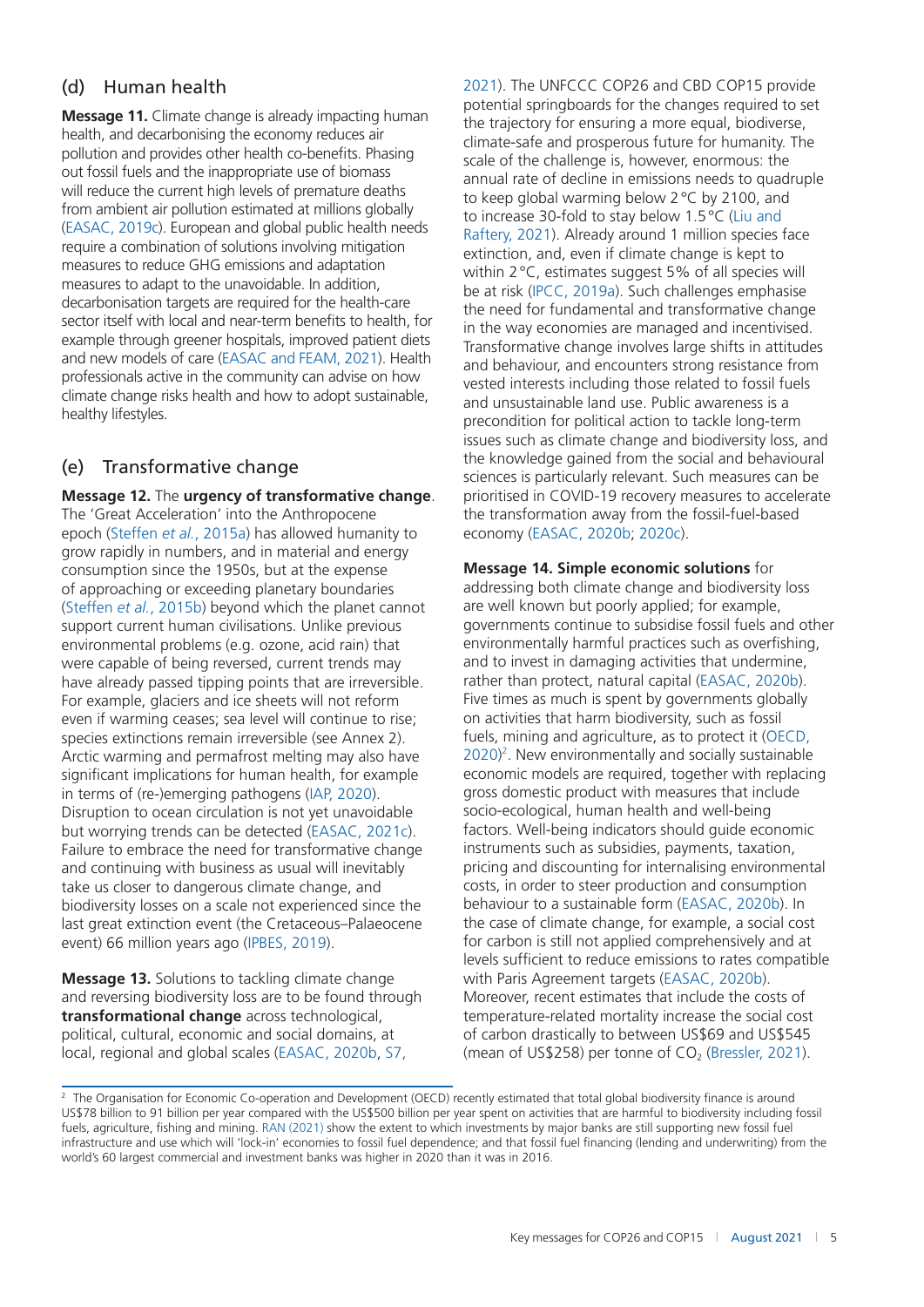**Message 15. Agriculture** provides an opportunity to transform food systems to meet nutritional, environmental, climate and development objectives (EASAC, [2017c\)](#page-13-0). Developing sustainable and resilient food systems under a changing climate and in the face of increasing competition for land use requires the sustainable intensification of agriculture: agriculture that takes account of pressures on other critical natural resources, particularly water, soil and energy, and the continuing need to avoid further loss in ecosystem biodiversity, including pollinators (EASAC, [2015\)](#page-13-0). Climate-resilient agriculture requires an evidence-based, flexible and proportionate regulatory system to encourage innovation; for example, when using genomics to inform new plant breeding techniques. Food systems need to adapt to climate change, reduce their own contribution to GHG emissions, reduce waste, increase sustainable consumption patterns and integrate climate and biodiversity considerations into dietary choices (EASAC, [2020b;](#page-13-0) EASAC, [2021b\)](#page-14-0).

#### **Message 16. Extreme weather and adaptation**

The increasing trends to extreme weather events (particularly extreme heatwaves and floods) were analysed in EASAC [\(2013](#page-13-0)) and EASAC [\(2018d\)](#page-13-0), which stressed the importance of adapting to an inevitable increase in extremes at the same time as implementing urgent mitigation strategies. EASAC ([2021c\)](#page-14-0) updated estimates for sea level rise in the European area to advocate planning to adapt to a 1 metre rise by 2100. Further extremes encountered throughout the world during 2021 reinforce the message that urgent action is required on both mitigation and adaptation. The occurrence of extremes outside the range of climate models underpins calls in S7 [\(2021](#page-15-0)) to improve climate and other numerical models to better predict local effects and the mechanisms of changes currently underway.

# **3 The case for further integration of biodiversity and climate action**

As described in Annex 1, the science academies of the G7 nations (S7, [2021](#page-15-0)) and the InterAcademy Partnership (IAP, [2021\)](#page-14-0), the biodiversity crisis intersects with the climate crisis. Climate change, if left unchecked, is likely to overtake land-use change as the primary cause of biodiversity loss. Contributions to addressing both crises can be achieved through locally appropriate use of nature-based solutions to mitigate and build resilience to climate change, while also enhancing biodiversity and human well-being.

These linkages have been recognised by both conventions, but Maljean-Dubois and Wemaëre [\(2017\)](#page-15-0) observed that it is the CBD that has regularly highlighted them and recommended action. For instance, the CBD recognises that '*Climate change and biodiversity loss are inseparable threats to humankind and must be addressed together*' and conducted a

detailed review of the linkages in 2003 (CBD, [2003](#page-13-0))*.*  The Intergovernmental Science-Policy Platform on Biodiversity and Ecosystem Services (IPBES) (SBSTTA, [2019\)](#page-15-0) also noted that '*some measures intended to mitigate climate change could have significant negative impacts on biodiversity and even on greenhouse gas emissions*' (such as the Reducing Emissions from Deforestation and Forest Degradation (REDD) and Clean Development Mechanism (CDM) mechanisms). Annex 1 to this commentary includes examples where policies can have negative consequences for both climate change and biodiversity: a lose–lose scenario. It has thus long been recognised that avoiding such actions requires consideration in parallel by both conventions and their scientific groups.

Mechanisms for integration between the CBD and UNFCCC (and the UN Convention to Combat Desertification) have existed since 2001 through a Joint Liaison Group which has made recommendations to improve collaboration between national focal points, convention bodies and secretariats, cooperation on climate and biodiversity issues, and collaboration on cross-cutting issues such as technology transfer, capacity building, research and reporting. Interactions between climate change and biodiversity have also been considered by the scientific and technical bodies of the two conventions.

Most recently, a joint IPCC/IPBES workshop was held in December 2020 (Pörtner *et al.*, [2021\)](#page-15-0) that drew 41 general conclusions related to the interaction between climate and biodiversity, current trends, the role and implementation of nature-based solutions and their part in the sustainable development of human society. The group noted that '… *functional separation creates a risk of incompletely identifying, understanding and dealing with the connections between the two. In the worst case it may lead to taking actions that inadvertently prevent the solution of one or the other, or both issues. It is the nature of complex systems that they have unexpected outcomes and thresholds, but also that the individual parts cannot be managed in isolation from one another*'. In particular, the group cautioned that '*measures narrowly focused on climate mitigation and adaptation can have direct and indirect negative impacts on nature and nature's contributions to people*'.

The workshop concluded that mutual reinforcing of climate change and biodiversity loss would mean that satisfactorily resolving either issue requires consideration of the other, in contrast with previous policies largely tackling the problems of climate change and biodiversity loss independently. In the future, policies that simultaneously address synergies between mitigating biodiversity loss and climate change, while also considering their societal impacts, offer the opportunity to maximise co-benefits.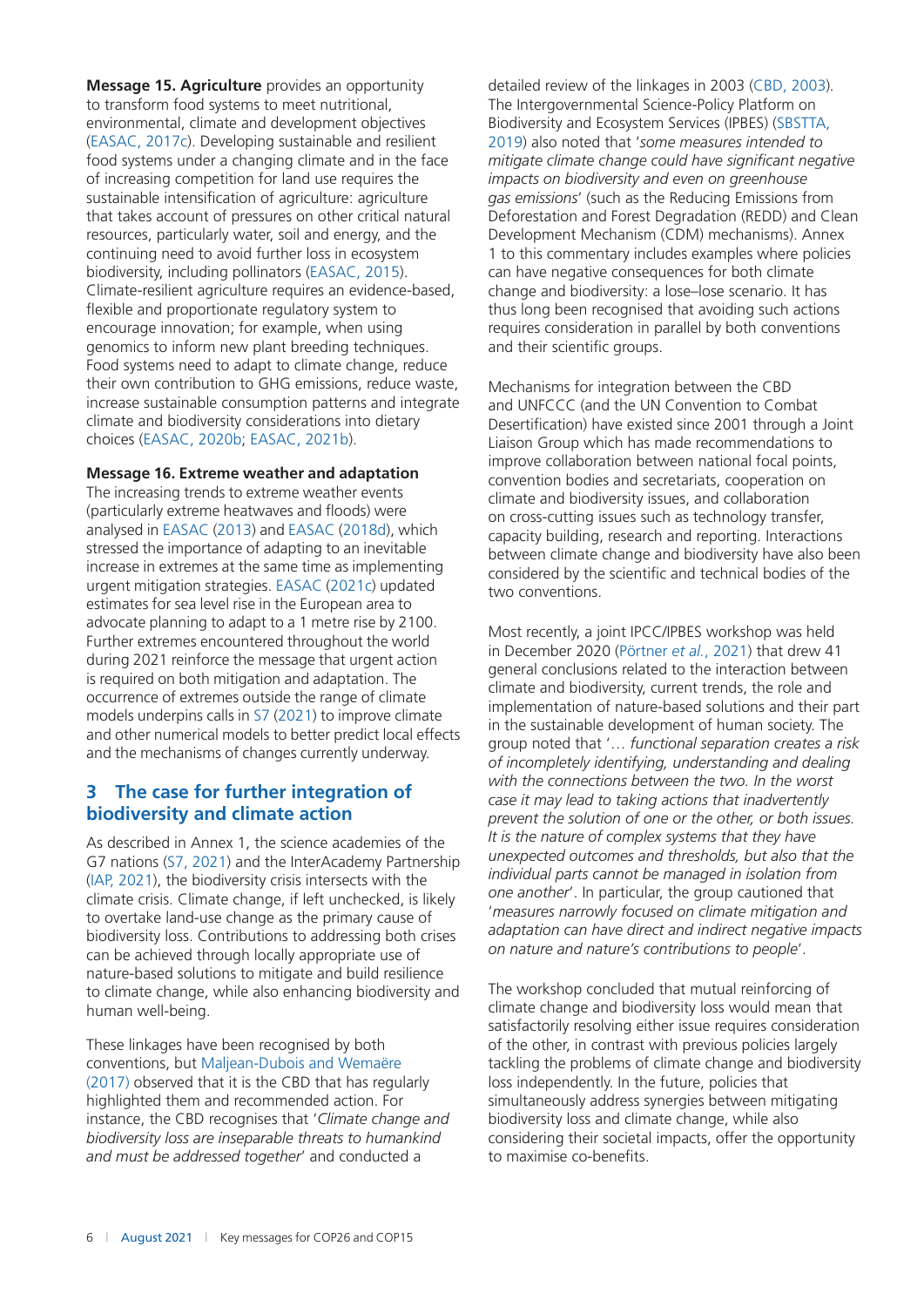Proposals already exist for further strengthening collaborative work (IBPES, [2021a](#page-14-0)) through joint assessments, co-sponsored workshops or joint technical papers. Joint workshops could identify key areas where both conventions share common technical challenges: for instance, ecosystem restoration is a central feature of both conventions; while avoiding applications of bioenergy that have negative impacts on both climate and biodiversity is a common objective. In addition, the many common drivers of both biodiversity loss and climate change (Annex 1) require the same transformational changes (including indicators that include socio-ecological, human health and well-being factors, internalising environmental and social externalities in prices and taxes, as well as halting subsidies and investment in fossil fuels and shifting revenues and investments to low-carbon energy deployment (EASAC, [2020b](#page-13-0))).

The IPBES Plenary (IPBES, [2021b\)](#page-14-0) decided that IPBES would continue to explore with the IPCC future joint activities and invite member states to submit suggestions for thematic or methodological issues that would benefit from collaboration. For more progress to be achieved than in the past, the CBD post-2020 framework and next round of biodiversity targets need to be defined with climate impacts and potential for climate mitigation and adaptation in mind (Arneth *et al.*, [2020\)](#page-12-0). Similarly, the UNFCCC Paris Agreement negotiations need to reflect and support the delivery of national commitments to the CBD and SDGs. In this context, the national science academies of the G7 nations (S7, [2021](#page-15-0)) advocated that countries should be encouraged through the respective conventions to coordinate and integrate the currently separate National Climate Plans and National Biodiversity Strategies.

Other common policies identified by the Club of Rome [\(2020\)](#page-13-0) to provide solutions for biodiversity loss, climate stability and human health include the following:

- declaring critical ecosystems as Global Commons;
- setting a global moratorium on deforestation;
- a moratorium on the exploration and exploitation of Arctic oil and gas reserves, and establishing a Cryosphere Preservation Plan;
- a New Ocean Treaty (under the United Nations Convention on the Law of the Sea (UNCLOS)) for the protection and sustainable use of biodiversity in areas beyond national jurisdiction;
- a halt on the conversion of wetlands, grasslands and savannas for the production of agricultural commodities;
- public and private finance flows for restoration of critical ecosystems.

At the same time, the recent launch of the UN Decade of Ecosystem Restoration to reverse the current trends in degradation of terrestrial and marine environments includes massive targets for ecosystem protection and rewilding of areas equivalent to the size of China (UNEP and FAO, [2021](#page-16-0)). Such measures would depend on coordinated action within both conventions to gain sufficient international support, and could provide a common objective for both the UNFCCC and CBD to develop further coordinated and joint actions.

A second argument for closer collaboration emerges from Annex 2, since both crises are critically urgent and thus require the most to be made as soon as possible of potential synergies and co-benefits. Annex 2 examines the concept of tipping points and to what extent we are already encountering 'dangerous climate change'. While the term 'tipping point' has some value in emphasising the nonlinearity of complex systems such as the Earth and its climate, it also risks projecting a misleading vision of well-identified points up to which climate change can be seen as 'safe'. The reality is that there are already several irreversible trends taking place which are associated with dangerous climate change. Sea-level rise is the best characterised trend, but tipping points for the Amazon, ocean circulation, the stability of the permafrost and deep ocean GHG stores are others. However, as pointed out in Annex 2, by focusing on such single issues, it is possible to overlook the interconnectivity that increases risks, and the seriousness of underlying linear trends.

As pointed out in Annex 2, the areas of the world where it is simply impossible to work or even live outside because of the combination of heat and humidity is increasing, and areas that become incapable of being tolerated by humans will have to be abandoned. Before the extreme outcome of survivability, there is a continuum of adverse effects on health, productivity and quality of life which is predicted to affect 3 billion people within 50 years, if warming continues at current rates.

In addition, recent events involving combinations of atmospheric phenomena have led to extreme heat or precipitation well outside the range of extremes expected in previous climate models. The rapid increase in Arctic temperatures caused by 'Arctic amplification' has already been linked with a weakening and meandering jet stream, but the local and regional interactions that led to the extreme heat in July in western Canada and northwestern USA and floods in Germany are only just becoming successfully reproduced in climate models. For instance, Fischer *et al.* ([2021\)](#page-14-0) show the increased probability of record-shattering extreme heat in a rapidly-warming climate, and highresolution regional models applied by Kahraman *et al.* [\(2021\)](#page-14-0) found that storms across Europe may move slower, becoming quasi-stationary with continued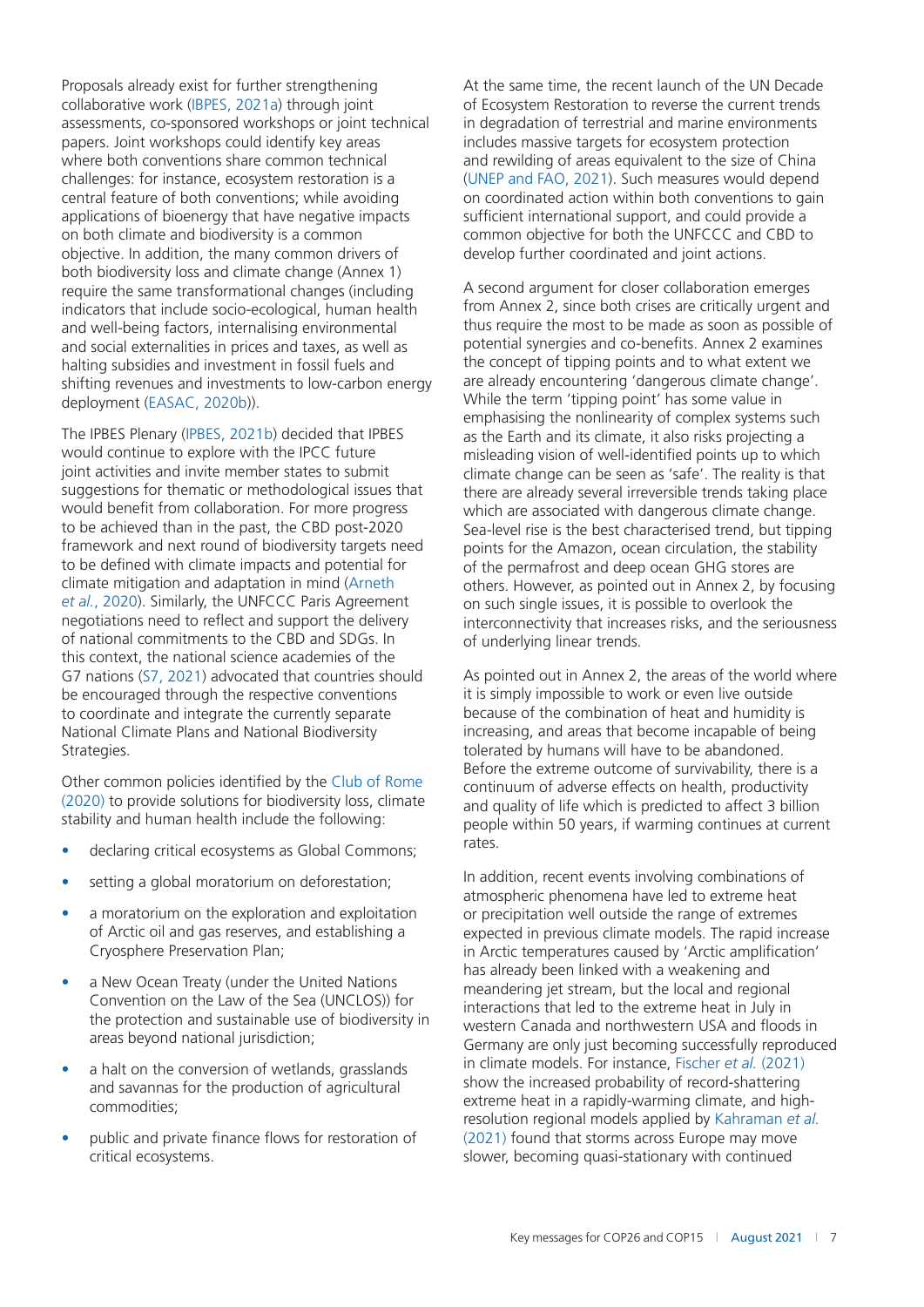warming, lengthening periods of extreme rainfall and increasing flood risk. Policy-makers thus need to remember that uncertainties in scientific modelling and prediction can go both ways: the outcome can be worse than the worst case as well as better. Such observations add to the urgency of focusing future policy on transformative change where all conventions would need to work together.

The COVID-19 pandemic has provided a stark reminder of how connected the well-being of humanity is

to the health of the planet. We face two separate but interdependent crises of accelerating climate change and biodiversity loss. But, as countries start to implement their economic and social recovery packages, unprecedented opportunities exist to place biodiversity and climate objectives at their centre. EASAC encourages the parties to the meetings of the CBD and UNFCCC this year to lead by example in demonstrating that the political will exists to undertake the transformative and deep structural changes necessary.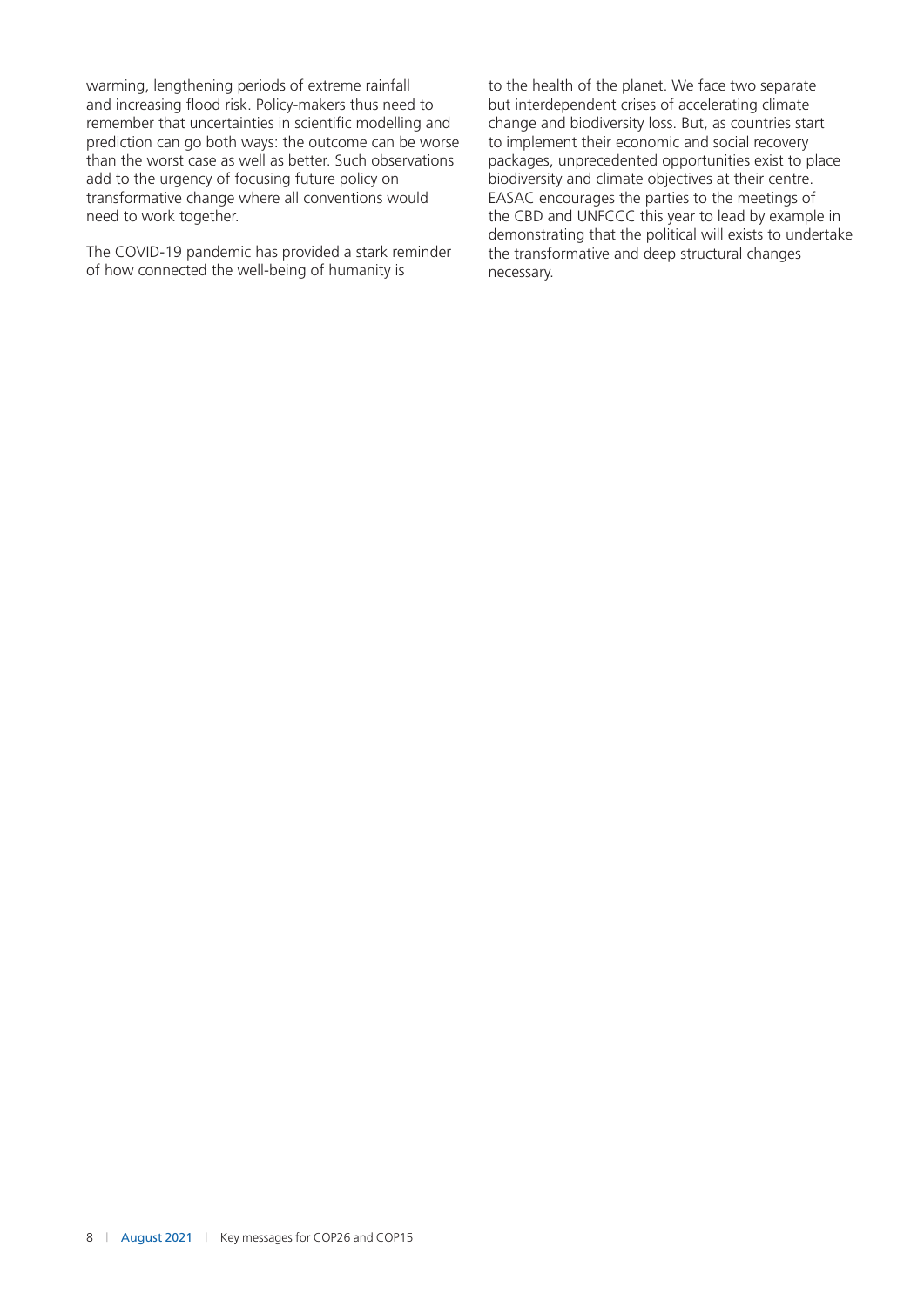# **Annex 1 Climate change and biodiversity: two-way interactions**

As highlighted recently in Pörtner *et al*. [\(2021](#page-15-0)), climate change and biodiversity interdependencies are multiple and complex. Moreover 'biodiversity' has to be seen within the context of ecosystem structure and function<sup>3</sup> and the 'ecosystem services' they provide such as food, water and carbon sequestration, which have been estimated as worth more than global gross domestic product to humanity (Constanza *et al*., [1997;](#page-13-0) Dasgupta, [2021](#page-13-0)). This annex summarises some of these interactions.

Ecosystems all over the world and across all biomes are being affected by climate change. Impacts vary because ecosystem sensitivity and vulnerability are dependent on complex interactions among organisms, their environment and other stressors (Turner *et al.*, [2019\)](#page-16-0). Changes in species distributions and assemblages, altered population dynamics and different seasonal cycles have been observed (IPBES, [2019](#page-14-0)), indicating impacts are occurring from genes to ecosystems (Arneth *et al.*, [2020\)](#page-12-0). So far, climate change is not the primary driver of biodiversity and ecosystem loss; however, large reductions in, and local extinctions of, populations are widespread, indicating many species cannot cope locally with the rapid pace of climate change (IPBES, [2019\)](#page-14-0). Projections suggest that global warming of 2°C could lead to 18% of insects, 16% of plants and 8% of vertebrates losing half of their climatically determined geographic range (IPCC, [2018\)](#page-14-0). Coral reefs, already under stress from pollution, over-exploitation, ocean acidification and invasive species are projected to decline by 99% if the global average temperature increase reaches 2°C above pre-industrial levels (IPCC, [2018](#page-14-0)). Overall, the fraction of species at risk of extinction due to an increase in the average global temperature of 2°C is projected to be 5% (IPBES, [2019](#page-14-0)).

Ecosystems and their biodiversity buffer society from climate change by providing the resources that enable societies to adapt to climate change, and by absorbing GHGs through carbon sequestration and storage: in 2020, an estimated 32% and 24% of anthropogenic  $CO<sub>2</sub>$  emissions were absorbed by land and the oceans respectively (Friedlingstein *et al.*, [2020\)](#page-14-0). They also influence other biophysical processes including albedo, hydrology, and surface-roughness and evapotranspiration, which affect climate patterns locally, regionally and globally, including the fire regime (Diaz

*et al*., [2009\)](#page-13-0). It is the biota in soils that ultimately control the flows of carbon in and out of soils (Bach *et al.*, [2020\)](#page-12-0). In coastal systems, seagrass meadows, tidal marshes and mangrove forests contribute significantly to carbon sequestration (Macreadie *et al.*, [2019](#page-15-0)) as well as land protection. In the oceans, biodiversity influences the biological processes responsible for moving carbon from the surface and sequestering it into deep waters and sediments (Solan *et al.*, [2020\)](#page-16-0).

Biodiversity and climate change may have synergistically negative interactions. For instance, the devastating impacts on biodiversity of the 2019 Australian fires (1 billion to 3 billion animals and 21% of Australian temperate broadleaf and mixed forests destroyed) have been attributed in part to climate change (van Olderborgh *et al.*, [2021](#page-16-0)), but the decline in many of Australia's native marsupial species that would have previously lowered leaf litter accumulation and thus fire potential may have contributed (Hayward *et al*., [2016\)](#page-14-0). As a result of the fires an estimated 650 million to 1.2 billion tonnes of  $CO<sub>2</sub>$  were released into the atmosphere, far exceeding Australia's annual contribution to global GHG emissions (Hughes *et al.*, [2020\)](#page-14-0).

Both biodiversity losses and climate change share the same underlying drivers: population growth, economic growth, and associated unsustainable production and consumption of natural resources. Since 1950, the global population has tripled (Roser *et al.*, [2019](#page-15-0)), the world's urban population has risen almost sixfold (WEF, [2019\)](#page-16-0) and income per head increased by 4.4 times (Roser *et al.*, [2019](#page-15-0)). This combination of factors has led to a pronounced increase in the use of biomass, fossil fuels, ores, minerals and water, from less than 10 billion tonnes in 1950 to over 70 billion tonnes in 2010 (UNEP, [2015\)](#page-16-0).

Land-use change and degradation account for almost a quarter of emissions (mostly from deforestation), a 15% decline in species richness, and the loss of natural systems such as forests, savannas, natural grasslands and wetlands (IPCC, [2019a\)](#page-14-0). Growing demand for food and energy has had the greatest impact on land use, but atmospheric nutrient deposition and climate change are exacerbating these impacts (Segan *et al*., [2016](#page-16-0); IPBES, [2019](#page-14-0)). Wealthier populations have led to dietary shifts from staple crops to meat and dairy products that require more land, so that food production now occupies 50% of the Earth's habitable land with demand projected to double by 2050 on current trends

<sup>3</sup> Species richness and functional diversity are key attributes associated with increased resistance, stability and resilience in ecosystem functions such as primary productivity and carbon sequestration.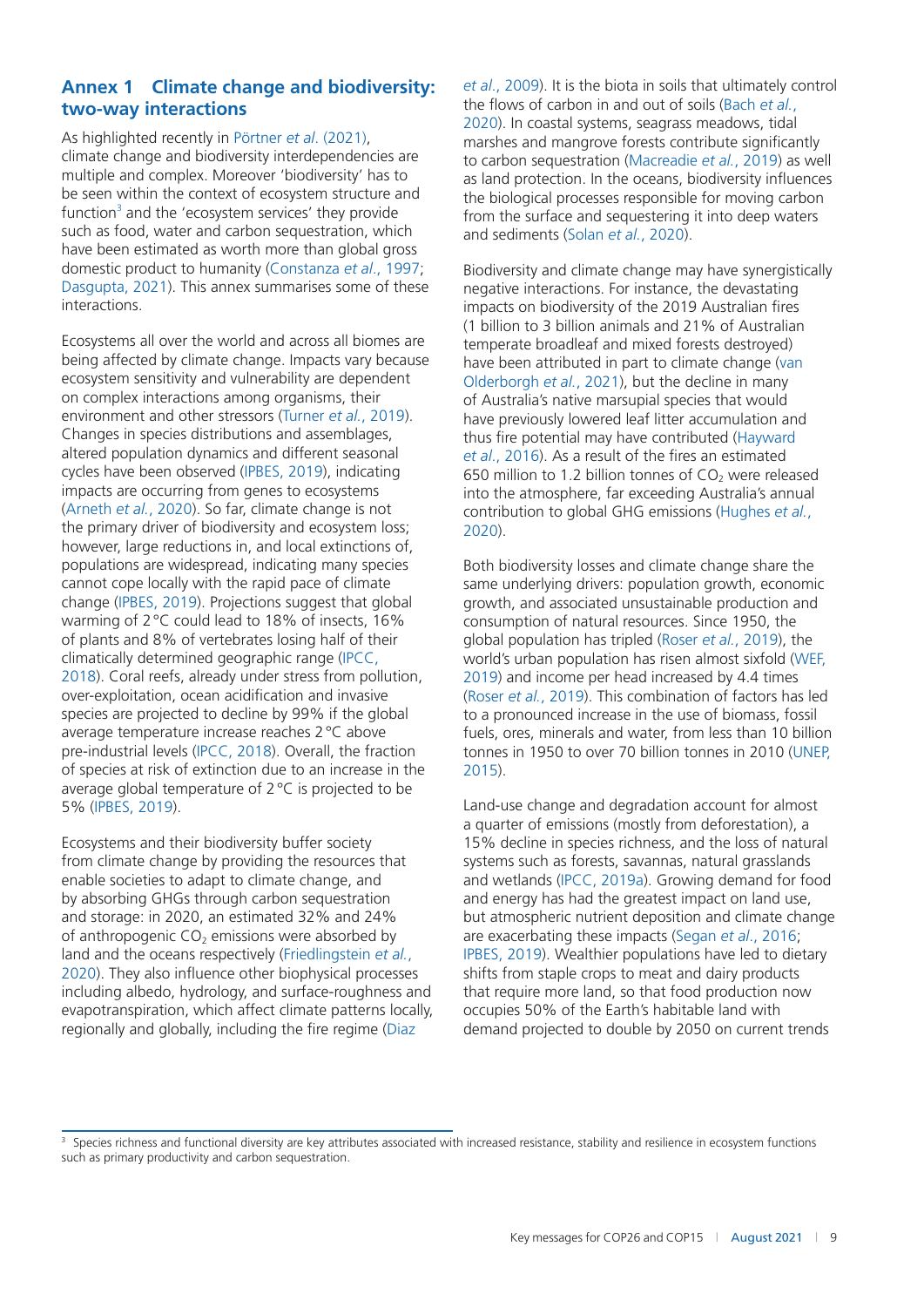(IPBES, [2019](#page-14-0)). Incentives for renewable energy have led to a rapid expansion in bioenergy which has accounted for 36% of agricultural land-use change since 1994, at a rate of 4.4 million hectares per year between 2000 and 2011 (Alexander *et al*., [2015\)](#page-12-0). Particularly in the use of forest biomass in energy production, it is possible to find many cases where the combination of the type of forest biomass harvested and its use causes harm to biodiversity while also failing to deliver climate benefits (Camia *et al.*, [2021](#page-13-0)), while other practices may help mitigate climate change but at the expense of biodiversity. Other examples of 'lose–lose' trends are found in the loss of forests for agricultural expansion with the increase in carbon emissions and loss of biodiversity, while warming and increasing acidification of the oceans reduces biodiversity and the capacity of this natural sink for  $CO<sub>2</sub>$ .

In terms of mitigation, policy interventions aimed at reducing land degradation, and protecting, restoring and maintaining important areas for biodiversity and carbon, would contribute both to global biodiversity and to climate change targets. Natural systems such as peatlands, seagrass beds, mangroves, coral reefs and tropical forests have an important role in climate mitigation and adaptation (e.g. Griscom *et al.*, [2017; 2020\)](#page-14-0). Protecting, restoring or maintaining carbon-dense areas that coincide with areas of high ecological intactness, as well as the last refuges for unique biological communities, are starting points for priority setting (Soto-Navarro *et al*., [2020\)](#page-16-0). However, biodiversity and climate benefits are not always aligned. For instance, care is needed to ensure that the quest for carbon (e.g. carbon off-setting or carbon farming) is not at the expense of biodiversity (Morán-Ordóñez *et al.*, [2017;](#page-15-0) Seddon *et al.*, [2021](#page-15-0)).

Considering the time-frame over which benefits will accrue is also important as diversity is essential for long-term stability and resilience, but may not be important in the delivery of short-term carbon benefits. 'Nature-based solutions' (Seddon *et al.*, [2019](#page-15-0)) aimed at maximising the co-benefits for biodiversity and climate have been proposed that take advantage of the role that ecosystems can play in climate mitigation as well as enhancing the buffering ability of ecosystems against the impacts of climate change (Global Commission on Adaptation, [2019](#page-14-0); Lavorel *et al.*, [2020](#page-15-0)). Mori *et al*. [\(2021\)](#page-15-0) show how biodiversity, climate change mitigation and productivity of forests are linked, with areas having greater tree diversity tending to be more productive, providing a greater carbon sink. Over the next 50 years, they calculate that climate change at current rates (business as usual) would cause a 9–39% reduction in terrestrial primary productivity across different biomes, whereas swift GHG mitigation could help maintain tree diversity and protect these natural carbon sinks. The authors point out that maximising such 'triple wins' for climate, biodiversity and society requires conservation of tree biodiversity in reforestation programmes—a clear link to forest-related initiatives within the UNFCCC.

Ecosystem restoration is one of the most effective means of delivering nature-based solutions for food insecurity, climate change mitigation and adaptation, and biodiversity loss. In recognition of this, 2021–2030 has been declared the UN Decade of Ecosystem Restoration. A major role is seen for 'rewilding' in addressing both biodiversity and climate crises. UNEP [\(2021\)](#page-16-0) has called on governments to deliver on a commitment to restore at least 1 billion hectares of land by 2030 and make a similar pledge for the oceans. This would need to be associated with a quadrupling of annual investments in nature if the climate, biodiversity and land degradation crises are to be tackled by the middle of the century, which is equivalent to overcoming a financing gap of US\$4.1 trillion (UNEP, [2021](#page-16-0)).

Targeting the underlying pressures on the environment will have mutual benefits for biodiversity and climate. Addressing the unsustainable production and consumption of food and energy across supply chains is one policy action. Reducing food waste (including food losses) could lower GHG emissions by 8–10%. A global dietary shift towards more flexible diets and plant-based foods would reduce pressure on soil, forestry and fisheries resources, and could reduce GHG emissions by 25–60% by 2050 (Mbow *et al.*, [2019;](#page-15-0) FAO *et al*., [2020\)](#page-14-0). Hayek *et al.* [\(2021\)](#page-14-0) assess the potential for carbon sequestration resulting from the restoration of ecosystems in areas released by lower agricultural demand on land to produce plant-based diets by 2050 to be 332–547 gigatonnes of  $CO<sub>2</sub>$ , improving the probability of limiting warming to  $1.5 \text{°C}$  to  $66\%$ . Reducing energy demand and a wholesale shift to low-carbon renewables will also be key.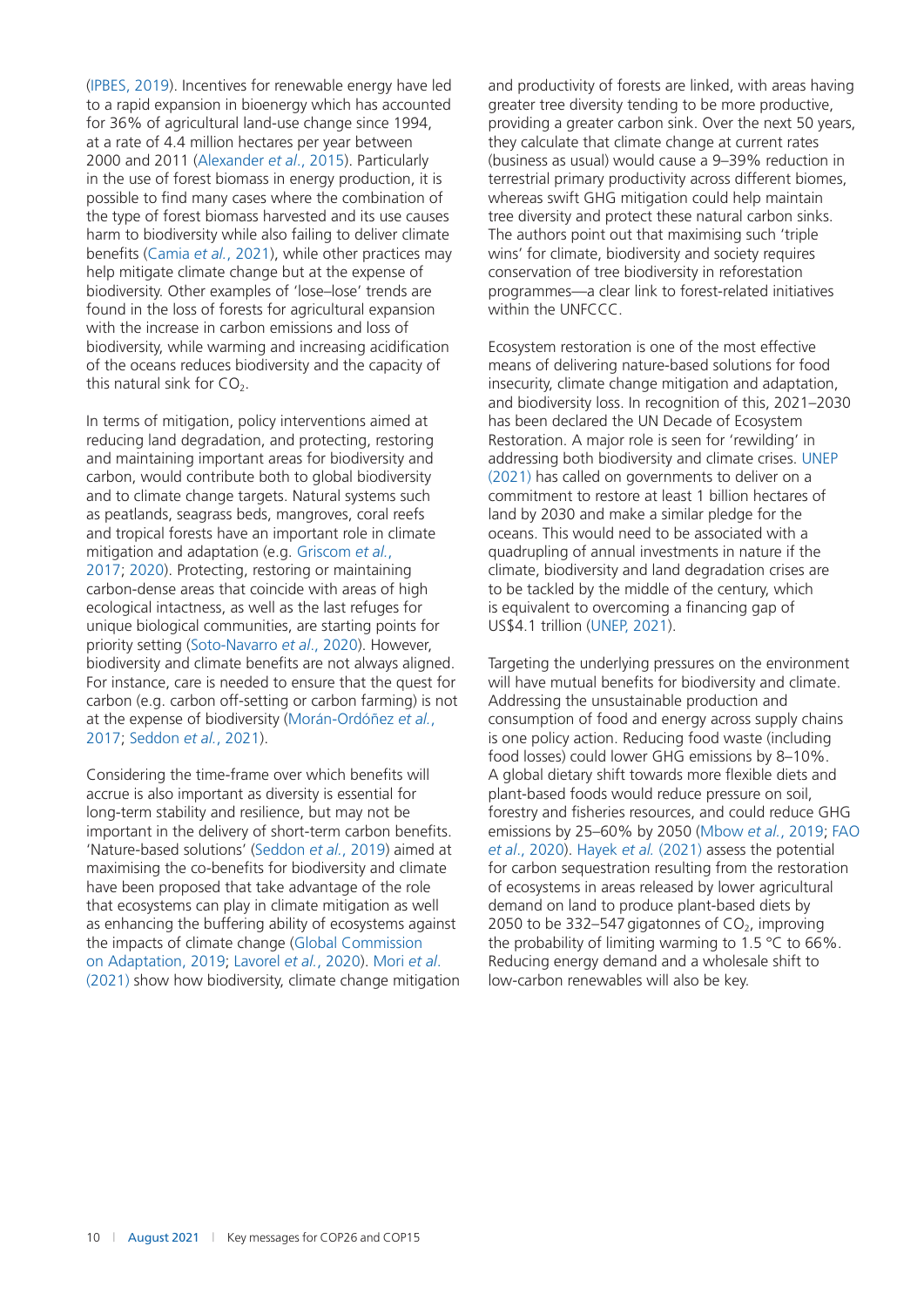# **Annex 2 Tipping points, their current status and 'dangerous' climate change**

As mentioned in the introduction, the 'Great Acceleration' into the Anthropocene (Steffen *et al.*, [2015a\)](#page-16-0) has delivered development to an expanding human population at the expense of unsustainable exploitation of nature's resources and the erosion of nature's life-support systems, to the point that some of the planet's environmental boundaries have been, or are about to be, exceeded (Steffen *et al.*, [2015b](#page-16-0)). This annex considers the evidence for several such boundaries and the degree to which tipping points towards irreversible and dangerous changes are being approached or even exceeded.

A fundamental commitment of the UNFCCC is to avoid '*dangerous anthropogenic interference with the climate system*', commonly referred to as **dangerous climate change**. As part of this, it is also recognised by the IPCC that Earth systems change in a nonlinear manner, referring to '*abrupt or irreversible changes and tipping points*' (e.g. IPCC, [2019b\)](#page-14-0). Recent work also suggests that the Earth's climate does not have stable equilibrium points at any temperature, and shifts from one state may lead to step jumps to very different states, one of which can be characterised as a hothouse Earth incompatible with continued human civilisation and the ecosystems on which we depend (Steffen *et al.*, [2018\)](#page-16-0).

Dangerous climate change lacks a formal scientific definition but the UNFCCC indicates that key factors would be (Article 1.1) '*changes in the physical environment or biota resulting from climate change which have significant deleterious effects on the composition, resilience or productivity of natural and managed ecosystems or on the operation of socio-economic systems or on human health and welfare*'. Article 2 also mentions the need '*to allow ecosystems to adapt naturally to climate change, to ensure that food production is not threatened and to enable economic development to proceed in a sustainable manner*'. The IPCC [\(2013\)](#page-14-0) states that tipping points involve '*a large-scale change in the climate system … that causes substantial disruptions in human and natural systems*'. They may occur because that part of the climate system exhibits a threshold beyond which even a small perturbation triggers a large change, and where positive feedback mechanisms amplify the initial change. Once triggered, the processes may be irreversible and even returning atmospheric concentrations of GHGs to previous levels does not return the system to its previous state. For instance, returning GHG levels to pre-industrial levels would slow or stop additional loss from melting ice sheets, but not revert them to their previous state; biome shifts in the Amazon rainforest or in boreal forests would not be reversible for many generations.

The IPCC [\(2018](#page-14-0)) has identified tipping points as including loss of the West Antarctic and Greenland ice sheets, slowdown of the Atlantic Meridional Overturning Circulation, disruption of the El Niño– Southern Oscillation and the role of the Southern Ocean in the global carbon cycle. Other syntheses have included Amazon rainforest dieback, West African and Indian monsoon shifts, release of methane from permafrost and ocean methane hydrates, coral reef die-off and shifts in the boreal forests. Lenton *et al*. [\(2019\)](#page-15-0) provide an overview of current trends, concluding that global tipping points pose an existential threat to civilisation, while Ripple *et al*. [\(2021\)](#page-15-0) point to 16 out of 31 tracked planetary vital signs (including GHG concentrations, ocean heat content and ice mass) as setting new records that indicate that key tipping points are being approached or exceeded as the Earth heats up.

# Trends in some tipping points

Melting of both the **Greenland and Antarctic ice sheets** will be the main driver of sea-level rise in the future, since they contain water masses equivalent to a 7-m (Greenland) and 58-m (Antarctica) sea-level rise respectively. The IPCC [\(2018\)](#page-14-0) concluded that even the low emissions pathways consistent with a 1.5–2°C warmer world would still represent a moderate risk of triggering irreversible loss of the Greenland ice sheet. More recent measurements of ice loss from 1992 to 2018 (IMBIE, [2020\)](#page-14-0) found that cumulative ice losses from Greenland have been close to the rates predicted by the IPCC for their high-end climate warming scenario, while Hofer *et al.* ([2020\)](#page-14-0) point out that the more recent climate models (the sixth phase of the Coupled Model Intercomparison Project, CMIP6) suggest faster rates of melting than in the previous (CMIP5) models. The more recent models suggest losses after 1,000 years of 8–25% (representative concentration pathway (RCP)2.6), 26–57% (RCP4.5), or 72–100% (RCP8.5) of the present-day mass, contributing 0.59–1.88 m, 1.86–4.17 m or 5.23–7.28 m respectively to global mean sea level. Recent work on the current warming in the **Arctic** suggests that the ice is thinning at twice the rate previously thought (Mallett *et al.*, [2021\)](#page-15-0), while Boers and Rypdal [\(2021\)](#page-12-0) infer that the western Greenland ice sheet has been losing stability and may reach a tipping point beyond which its current configuration would become unstable.

In **Antarctica**, the threshold for survival of Antarctic ice shelves is estimated by Pattyn *et al*. [\(2018](#page-15-0)) to be from 1.5 to 2°C annual average air temperature above present (which, owing to the faster rate of warming near the poles, is likely to be reached within the next decade or so). Slater *et al.* ([2020\)](#page-16-0) point out that the current rate of melt is at the high end (RCP8.5) of projections of climate model sea-level rise in the Fifth IPCC assessment. In the past 3 years, the flow of the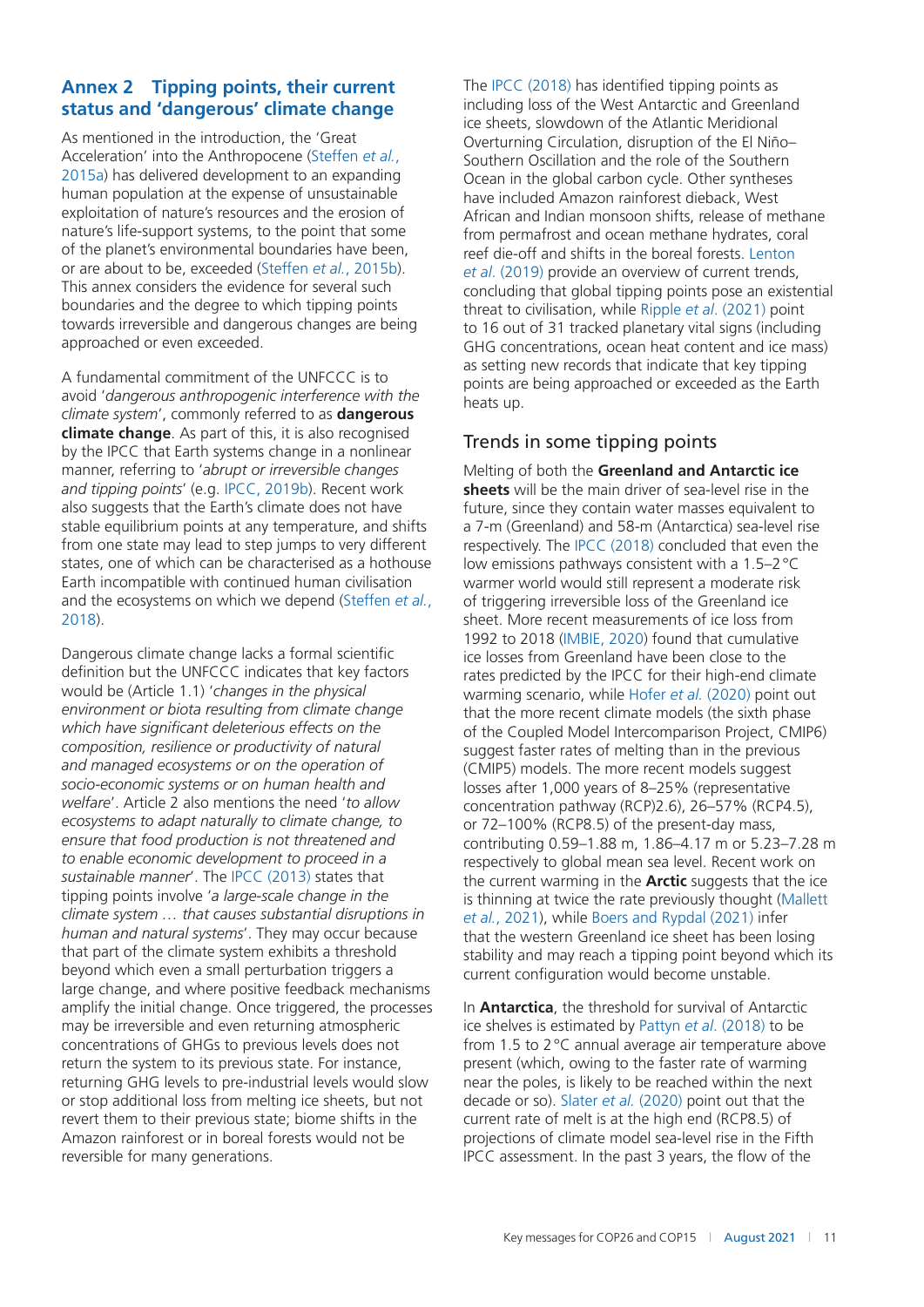Pine Island Glacier (which, together with the Thwaites Glacier impede the flow to the ocean of the West Antarctic Ice Sheet) has increased by 12%, a trend that if continued could destabilise the glacier far sooner than would be expected by surface- or ocean-melting processes (Joughin *et al.*, [2021\)](#page-14-0). Taken together, and including the rise due to thermal expansion in the oceans, the time it will take to reach a sea-level rise of 10 m varies from 10,000 years if warming is limited to 1.5°C, to less than 1,000 years if warming proceeds above 2°C.

In its pristine state, the **Amazon biome** is a self-supporting system since intact forest generates around half of its own rainfall through evapotranspiration and convection that create clouds and more rainfall. It has long been recognised (e.g. Salati *et al*., [1979](#page-15-0)) that reducing the amount of rainfall or forest can shift the climate into a drier state that cannot support a rainforest, and that the ecosystem will gradually shift to a savanna-like mixture of grassland and woodland. Current trends to forest degradation and reduction in area arising from deforestation are leading to reductions in rainfall and increased drought. This is exacerbated by the reduced rate of transpiration due to the pores in plant leaves opening less as atmospheric  $CO<sub>2</sub>$  concentrations increase<sup>4</sup>.

Uncertainty remains over effects on future rainfall in the Amazon basin and how the vegetation responds. Currently, losses in the forest area of the Amazon are approaching the 20–25% level that Lovejoy and Nobre [\(2019](#page-15-0)) consider will lead to a shift to non-forest ecosystems in eastern, southern and central Amazonia within 50 years (Cooper *et al*., [2020\)](#page-13-0). Some debate remains over the speed of future shifts and Chai *et al.* [\(2021\)](#page-13-0) argue that historical records of temperature and rainfall suggest collapse or dieback is not likely this century. However, the Amazon biome has already switched from being a carbon sink to a source of carbon (Gatti *et al*., [2021\)](#page-14-0). This is attributed to an intensification of the dry season due to climate change combining with deforestation to promote ecosystem stress and an increase in fire occurrence. Within the Amazon, the eastern section, which is around 30% deforested, emits 10 times more carbon then in the west (around 11% deforested). Regardless of the speed of future transitions to a savanna, various adaptation measures have also been proposed that bring benefits irrespective of the rate of future dieback (Lapola *et al.*, [2018\)](#page-15-0).

Aside from the colossal loss of biodiversity, loss of the rainforest's ecosystem services has been valued at US\$0.9–3.6 trillion over a 30-year period, while loss of its carbon sink would mean that deeper cuts in

emissions elsewhere would be needed to stop the rise in atmospheric CO<sub>2</sub> (Lapola *et al.*, [2018\)](#page-15-0).

Turning to **permafrost**, the amount of carbon accumulated in the frozen ground from the dead plants and animals that have accumulated over thousands of years is around twice as much as in the Earth's atmosphere. Thawing allows biodegradation of the organic carbon in the soil which releases  $CO<sub>2</sub>$  and methane, while the heat generated by the bacteria can amplify this process locally. The IPCC ([2019a](#page-14-0)) note that record high temperatures at approximately 10–20 m depth in permafrost have been '*documented at many long-term monitoring sites in the northern hemisphere circumpolar permafrost region*'. In some places, these temperatures are 2–3°C higher than 30 years ago and may already be releasing an estimated 300 million to 600 million tonnes of net carbon per year [\(https://](https://arctic.noaa.gov/) [arctic.noaa.gov/](https://arctic.noaa.gov/)).

The IPCC [\(2019a](#page-14-0)) estimate that by 2100 the near-surface permafrost area will decrease by 2–66% for RCP2.6 and 30–99% for RCP8.5; this will release tens to hundreds of gigatonnes of carbon as  $CO<sub>2</sub>$ and methane to the atmosphere, accelerating climate change. Such permafrost thaw would be irreversible on timescales relevant to human societies and to natural ecosystems. The same warming trends that are melting permafrost also threaten to release methane from methane hydrates found in large quantities under the seafloor on continental shelves, although the rate of release remains uncertain.

The **boreal zone,** along with the tundra, is warming rapidly and continued temperature rise is associated with dieback and increased vulnerability to disease and fires (Lenton, [2012](#page-15-0); Seidl *et al.*, [2017](#page-16-0)). Siberian fires are an indication of this trend underway.

# Overall situation

The evidence above is that humanity has already entered irreversible changes in ice sheet melt and is in danger of passing points of no return in critical biomes such as the Amazon, as well as starting emissions of naturally captured  $CO<sub>2</sub>$  and, potentially, methane. In addition to this concerning conclusion, Lenton *et al*. [\(2019](#page-15-0)) point to the interactions between climate features that add to the already large risks. For instance, Rocha *et al.* [\(2018\)](#page-15-0) found that exceeding tipping points in one system can increase the risk of crossing them in others, and that such links were found for 45% of possible interactions. Wunderling *et al.* ([2021](#page-16-0)) found that even at the Paris Agreement level of 2°C warming, interactions tend to destabilise a network of tipping elements, with the polar ice sheets on Greenland and West Antarctica the

<sup>&</sup>lt;sup>4</sup> Smaller pores lose less water, so less water returns to the atmosphere through transpiration.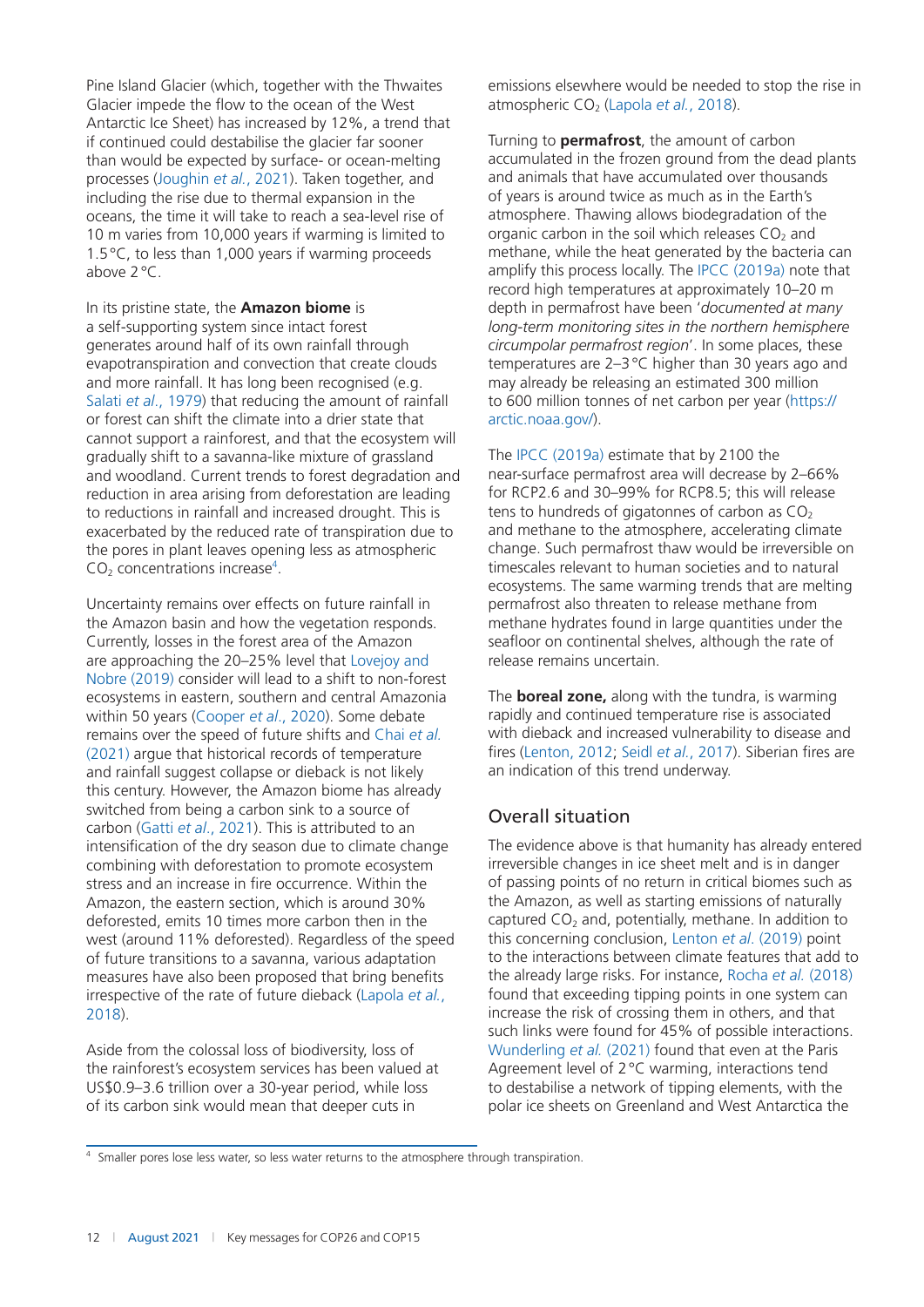<span id="page-12-0"></span>initiators of tipping cascades including a shift in the Amazon biome. Uncertainty also remains over exactly what temperature may lead to irreversible changes in each of the possible tipping points, and whether short-term overshoots would still allow the transition to a vastly different state to be avoided if temperatures could be swiftly reversed (Ritchie *et al.*, [2021](#page-15-0)).

Overall, from a policy perspective there is a danger in seeing the debate over tipping points as implying that these points are single indicators that can be monitored, and their status assessed for action to be taken in time to avoid the most dangerous effects. The interactions above make risk assessment very difficult and impractical to use in a policy framework. In addition, as pointed out by Heinze *et al.* ([2021\)](#page-14-0), the combination of stressors (for the ocean the combination of warming, declines in oxygen levels and increasing acidification) may lead to a 'quiet crossing of tipping points' that may be as significant (and irreversible) as single catastrophic events. For instance, Agostini *et al.* (2021) found that while warming alone led to 'tropicalization' whereby tropical corals, fishes and other species gradually replace temperate ecosystems such as macroalgal forests, this trend was disrupted by acidification of seawaters. Instead, the combination of warming and increased acidity led to simplified marine habitats swamped by green algae that severely reduced the provision of goods and services

Considering tipping points and the trends towards dangerous climate change thus merely reinforce the urgency of achieving the sharp reduction in emissions required to meet the commitments in the Paris Agreement to limit global warming to well below 2 °C, preferably to 1.5°C, compared with pre-industrial levels.

The debate about tipping points also needs to be seen in the context of limits to the adaptability of human societies. As pointed out by Xu *et al.* ([2019](#page-16-0)), human populations have resided for millennia in the same climate characterised by a mean annual temperature of around 11–15°C, a climate niche shared by the crops and livestock on which we have depended. Current trends show that the areas within this temperature niche will shift substantially over the next 50 years, and one-third of the global population is projected to experience a mean annual temperature of over 29°C currently found in only 0.8% of the Earth's land surface (mostly in the Sahara). Such catastrophically disrupting trends will be experienced as gradual incremental changes rather than passing any arbitrary tipping point; nevertheless, they will be irreversible and devastating in their impact.

Related studies by Raymond *et al*. ([2020\)](#page-15-0) point to the combined effects of heat and humidity on the human body and that a wet-bulb temperature (a means of measuring the combined effects) of 35°C marks the

body's upper physiological limit, while much lower values have serious health and productivity impacts. Some areas have already reported such extremes, and weather station data show that their frequency has more than doubled since 1979. Increasing areas of the planet where it becomes physically impossible to live, let alone function in a society, can be predicted as average global surface temperatures rise. Further calculations by Suarez-Gutierrez *et al.* ([2020](#page-16-0)) show that, at above 3°C of mean post-industrial warming, maximum monthly wet-bulb temperatures above 26°C are expected to occur over large areas in all continents; while projections surpass the 28°C danger threshold for vulnerable individuals on average for an entire month over parts of east China, the Arabian Peninsula, Pakistan and northern India. Although, as mentioned above, there is no scientific definition of 'dangerous' in the UNFCCC, these trends raise concerns about whether its commitment to avoid 'dangerous anthropogenic interference with the climate system' can be achieved.

Finally, from the perspective of palaeology, atmospheric  $CO<sub>2</sub>$  is already at levels last seen around 4 million years ago in the Pliocene epoch. It is rapidly heading towards levels last seen some 50 million years ago in the Eocene epoch, when temperatures were up to 14°C higher than they were in pre-industrial times. Such changes clearly are existential threats to civilisation and not assessable through cost–benefit analysis (EASAC [2020b](#page-13-0)).

# **References**

Agostini S. *et al.* (2021). Simplification, not "tropicalization", of temperate marine ecosystems under ocean warming and acidification. *Global Change Biology*. [http://](http://dx.doi.org/10.1111/gcb.15749) [dx.doi.org/10.1111/gcb.15749.](http://dx.doi.org/10.1111/gcb.15749)

Alexander P. *et al.* (2015). Drivers for global agricultural land use change: the nexus of diet, population, yield and bioenergy. *Global Environmental Change* **35**, 138–147.

Arneth A. *et al.* (2020). Post-2020 biodiversity targets need to embrace climate change. *Proceedings of the National Academy of Sciences of the United States of America* **117** (49), 30882–30891.

Bach E.M. *et al.* (2020). Soil biodiversity integrates solutions for a sustainable future. *Sustainability* **12** (7), 2662.

Boers N. and Rypdal M. (2021). Critical slowing down suggests that the western Greenland Ice Sheet is close to a tipping point. *Proceedings of the National Academy of Sciences of the United States of America* **118** (21), e2024192118.

Bradshaw C.J. *et al.* (2021). Underestimating the challenges of avoiding a ghastly future. *Frontiers in Conservation Science* **1**, 615419.

Bressler R.D. (2021). The mortality cost of carbon. *Nature Communications* **12**, 4467.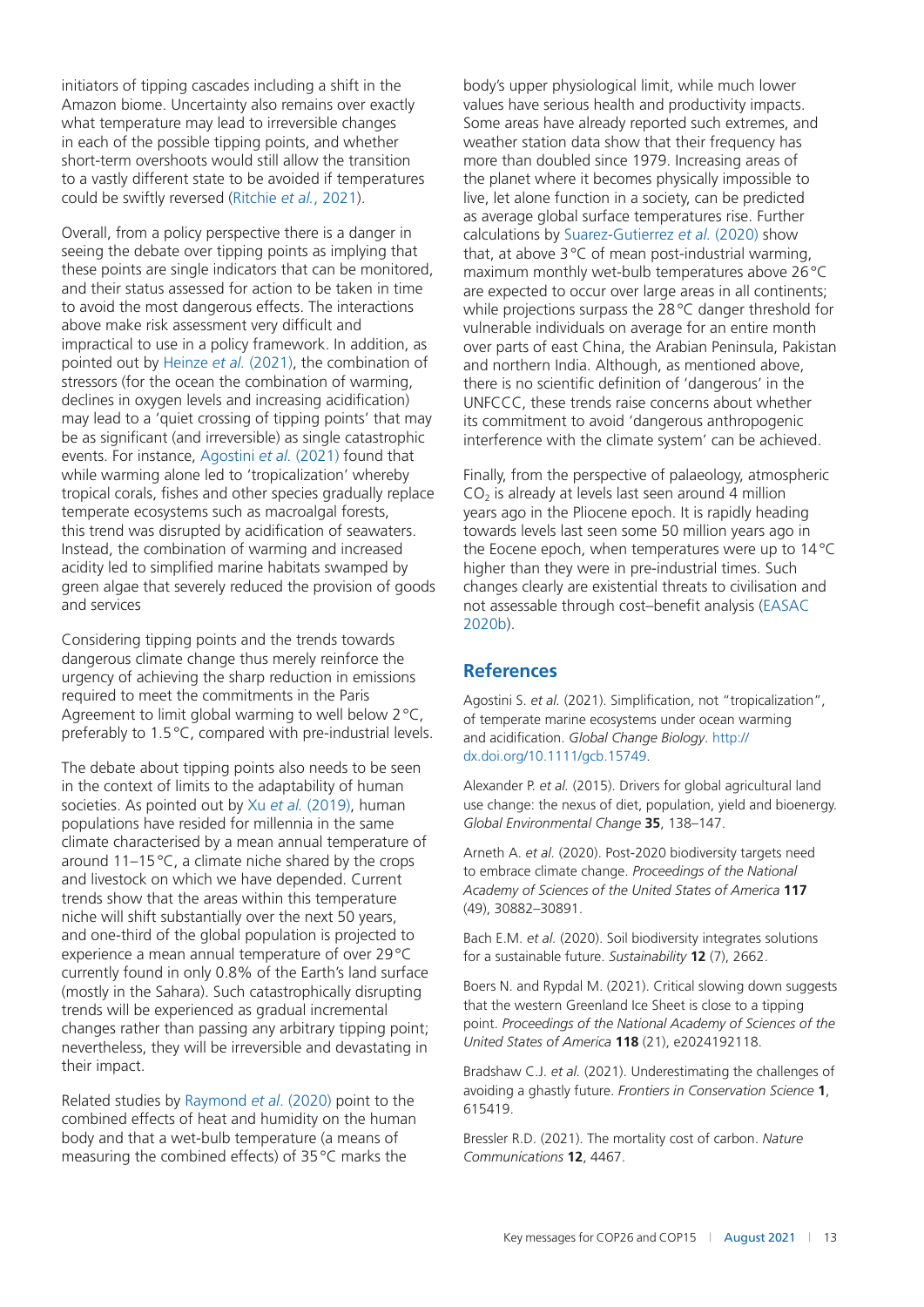<span id="page-13-0"></span>Camia A. *et al.* (2021) The use of woody biomass for energy production in the EU. JRC122719. Luxembourg: Publications Office of the European Union. [https://](https://publications.jrc.ec.europa.eu/repository/bitstream/JRC122719/jrc-forest-bioenergy-study-2021-final_online.pdf) [publications.jrc.ec.europa.eu/repository/bitstream/JRC122719/](https://publications.jrc.ec.europa.eu/repository/bitstream/JRC122719/jrc-forest-bioenergy-study-2021-final_online.pdf) [jrc-forest-bioenergy-study-2021-final\\_online.pdf.](https://publications.jrc.ec.europa.eu/repository/bitstream/JRC122719/jrc-forest-bioenergy-study-2021-final_online.pdf)

CBD (2003). Interlinkages between biological diversity and climate change. Technical Series 10.

CBD (2019). Biodiversity and climate change (CBD/ SBSTTA/23/3). Note by the executive secretary. [https://](https://www.cbd.int/doc/c/326e/cf86/773f944a5e06b75dfc5866bf/sbstta-23-03-en.pdf) [www.cbd.int/doc/c/326e/cf86/773f944a5e06b75dfc5866bf/](https://www.cbd.int/doc/c/326e/cf86/773f944a5e06b75dfc5866bf/sbstta-23-03-en.pdf) [sbstta-23-03-en.pdf](https://www.cbd.int/doc/c/326e/cf86/773f944a5e06b75dfc5866bf/sbstta-23-03-en.pdf).

Ceballos G. *et al.* (2010). Rapid decline of a grassland system and its ecological and conservation implications. *PLoS ONE* **5** (1), e8562.

Chai Y. *et al.* (2021). Constraining Amazonian land surface temperature sensitivity to precipitation and the probability of forest dieback. *Climate and Atmospheric Science* **4** (6), 1–7.

Club of Rome (2020). Planetary emergency plan. Securing a new deal for people, nature and climate. Winterthur, Switzerland: The Club of Rome. [https://clubofrome.org/](https://clubofrome.org/wp-content/uploads/2020/02/PlanetaryEmergencyPlan_CoR-4.pdf) [wp-content/uploads/2020/02/PlanetaryEmergencyPlan\\_](https://clubofrome.org/wp-content/uploads/2020/02/PlanetaryEmergencyPlan_CoR-4.pdf) [CoR-4.pdf](https://clubofrome.org/wp-content/uploads/2020/02/PlanetaryEmergencyPlan_CoR-4.pdf).

Constanza R. *et al.* (1997). The value of the world's ecosystem services and natural capital. *Nature* **387**, 253–260.

Cooper G.S., Willcock S. and Dearing J.A. (2020). Regime shifts occur disproportionately faster in larger ecosystems. *Nature Communications* **11**, 1175.

Dasgupta P. (2021). The economics of biodiversity: the Dasgupta review. Abridged version. London, UK: HM Treasury.

Diaz S., Hector A. and Wardle D.A. (2009). Biodiversity in forest carbon sequestration initiatives: not just a side benefit. *Current Opinion in Environmental Sustainability* **1**, 55–60.

EASAC (2013). Trends in extreme weather events in Europe: implications for national and European Union adaptation strategies. [https://easac.eu/publications/details/trends-in](https://easac.eu/publications/details/trends-in-extreme-weather-events-in-europe/)[extreme-weather-events-in-europe/](https://easac.eu/publications/details/trends-in-extreme-weather-events-in-europe/).

EASAC (2015). Ecosystem services, agriculture and neonicotinoids. Policy report no. 26. Halle (Saale): European Academies' Science Advisory Council. [https://](https://easac.eu/publications/details/ecosystem-services-agriculture-and-neonicotinoids/) [easac.eu/publications/details/ecosystem-services-agricultur](https://easac.eu/publications/details/ecosystem-services-agriculture-and-neonicotinoids/) [e-and-neonicotinoids/](https://easac.eu/publications/details/ecosystem-services-agriculture-and-neonicotinoids/).

EASAC (2016). Greenhouse gas footprints of different oil feedstocks. Halle (Saale): European Academies' Science Advisory Council. [https://easac.eu/publications/details/](https://easac.eu/publications/details/greenhouse-gas-footprints-of-different-oil-feedstocks/) [greenhouse-gas-footprints-of-different-oil-feedstocks/.](https://easac.eu/publications/details/greenhouse-gas-footprints-of-different-oil-feedstocks/)

EASAC (2017a). Multi-functionality and sustainability in the European Union's forests. Policy report no. 32. Halle (Saale): European Academies' Science Advisory Council. [https://](https://easac.eu/publications/details/multi-functionality-and-sustainability-in-the-european-unions-forests/) [easac.eu/publications/details/multi-functionality-and-su](https://easac.eu/publications/details/multi-functionality-and-sustainability-in-the-european-unions-forests/) [stainability-in-the-european-unions-forests/](https://easac.eu/publications/details/multi-functionality-and-sustainability-in-the-european-unions-forests/).

EASAC (2017b). Valuing dedicated storage in electricity grids. Halle (Saale): European Academies' Science Advisory Council.

#### [https://easac.eu/publications/details/valuing-dedicated-storag](https://easac.eu/publications/details/valuing-dedicated-storage-in-electricity-grids/) [e-in-electricity-grids/](https://easac.eu/publications/details/valuing-dedicated-storage-in-electricity-grids/).

EASAC (2017c). Opportunities and challenges for research on food and nutrition security and agriculture in Europe. Policy report no. 34. Halle (Saale): European Academies' Science Advisory Council. [https://easac.eu/publications/details/](https://easac.eu/publications/details/opportunities-and-challenges-for-research-on-food-and-nutrition-security-and-agriculture-in-europe/) [opportunities-and-challenges-for-research-on-food-and-nutr](https://easac.eu/publications/details/opportunities-and-challenges-for-research-on-food-and-nutrition-security-and-agriculture-in-europe/) [ition-security-and-agriculture-in-europe/](https://easac.eu/publications/details/opportunities-and-challenges-for-research-on-food-and-nutrition-security-and-agriculture-in-europe/).

EASAC (2018a). Commentary on forest bioenergy and carbon neutrality. Halle (Saale): European Academies' Science Advisory Council. [https://easac.eu/publications/details/commentary-o](https://easac.eu/publications/details/commentary-on-forest-bioenergy-and-carbon-neutrality/) [n-forest-bioenergy-and-carbon-neutrality/.](https://easac.eu/publications/details/commentary-on-forest-bioenergy-and-carbon-neutrality/)

EASAC (2018b). Negative emission technologies: what role in meeting Paris Agreement targets? Policy report no. 35. Halle (Saale): European Academies' Science Advisory Council. [https://easac.eu/publications/details/easac\\_net/](https://easac.eu/publications/details/easac_net/).

EASAC (2018c). Opportunities for soil sustainability in Europe. Policy report no. 36. Halle (Saale): European Academies' Science Advisory Council. [https://easac.eu/publications/details/](https://easac.eu/publications/details/opportunities-for-soil-sustainability-in-europe/) [opportunities-for-soil-sustainability-in-europe/.](https://easac.eu/publications/details/opportunities-for-soil-sustainability-in-europe/)

EASAC (2018d). Extreme weather events in Europe. Preparing for climate change adaptation: an update on EASAC's 2013 study. Halle (Saale): European Academies' Science Advisory Council. [https://easac.eu/publications/details/extreme-weather](https://easac.eu/publications/details/extreme-weather-events-in-europe/)[events-in-europe/](https://easac.eu/publications/details/extreme-weather-events-in-europe/).

EASAC (2019a). Forest bioenergy, carbon capture and storage, and carbon dioxide removal: an update. Halle (Saale): European Academies' Science Advisory Council. [https://](https://easac.eu/publications/details/forest-bioenergy-carbon-capture-and-storage-and-carbon-dioxide-removal-an-update/) [easac.eu/publications/details/forest-bioenergy-carbon-captur](https://easac.eu/publications/details/forest-bioenergy-carbon-capture-and-storage-and-carbon-dioxide-removal-an-update/) [e-and-storage-and-carbon-dioxide-removal-an-update/.](https://easac.eu/publications/details/forest-bioenergy-carbon-capture-and-storage-and-carbon-dioxide-removal-an-update/)

EASAC (2019b). Decarbonisation of Transport: options and challenges. Halle (Saale): European Academies' Science Advisory Council. [https://easac.eu/publications/details/](https://easac.eu/publications/details/decarbonisation-of-transport-options-and-challenges/) [decarbonisation-of-transport-options-and-challenges/](https://easac.eu/publications/details/decarbonisation-of-transport-options-and-challenges/).

EASAC (2019c). The imperative of climate action to protect human health in Europe. Policy report no. 38. Halle (Saale): European Academies' Science Advisory Council. [https://](https://easac.eu/publications/details/the-imperative-of-climate-action-to-protect-human-health-in-europe/) [easac.eu/publications/details/the-imperative-of-climate-action](https://easac.eu/publications/details/the-imperative-of-climate-action-to-protect-human-health-in-europe/)[to-protect-human-health-in-europe/](https://easac.eu/publications/details/the-imperative-of-climate-action-to-protect-human-health-in-europe/).

EASAC (2020a). Hydrogen and synthetic fuels. Halle (Saale): European Academies' Science Advisory Council. [https://](https://easac.eu/publications/details/hydrogen-and-synthetic-fuels/) [easac.eu/publications/details/hydrogen-and-synthetic-fuels/](https://easac.eu/publications/details/hydrogen-and-synthetic-fuels/).

EASAC (2020b). Towards a sustainable future: transformative change and post-COVID-19 priorities. Halle (Saale): European Academies' Science Advisory Council. [https://easac.eu/](https://easac.eu/publications/details/towards-a-sustainable-future-transformative-change-and-post-covid-19-priorities/) [publications/details/towards-a-sustainable-future-transf](https://easac.eu/publications/details/towards-a-sustainable-future-transformative-change-and-post-covid-19-priorities/) [ormative-change-and-post-covid-19-priorities/.](https://easac.eu/publications/details/towards-a-sustainable-future-transformative-change-and-post-covid-19-priorities/)

EASAC (2020c). How can science help to guide the European Union's green recovery after COVID-19? Halle (Saale): European Academies' Science Advisory Council. [https://](https://easac.eu/publications/details/how-can-science-help-to-guide-the-european-unions-green-recovery-after-covid-19/) [easac.eu/publications/details/how-can-science-help-to-guide](https://easac.eu/publications/details/how-can-science-help-to-guide-the-european-unions-green-recovery-after-covid-19/)[the-european-unions-green-recovery-after-covid-19/.](https://easac.eu/publications/details/how-can-science-help-to-guide-the-european-unions-green-recovery-after-covid-19/)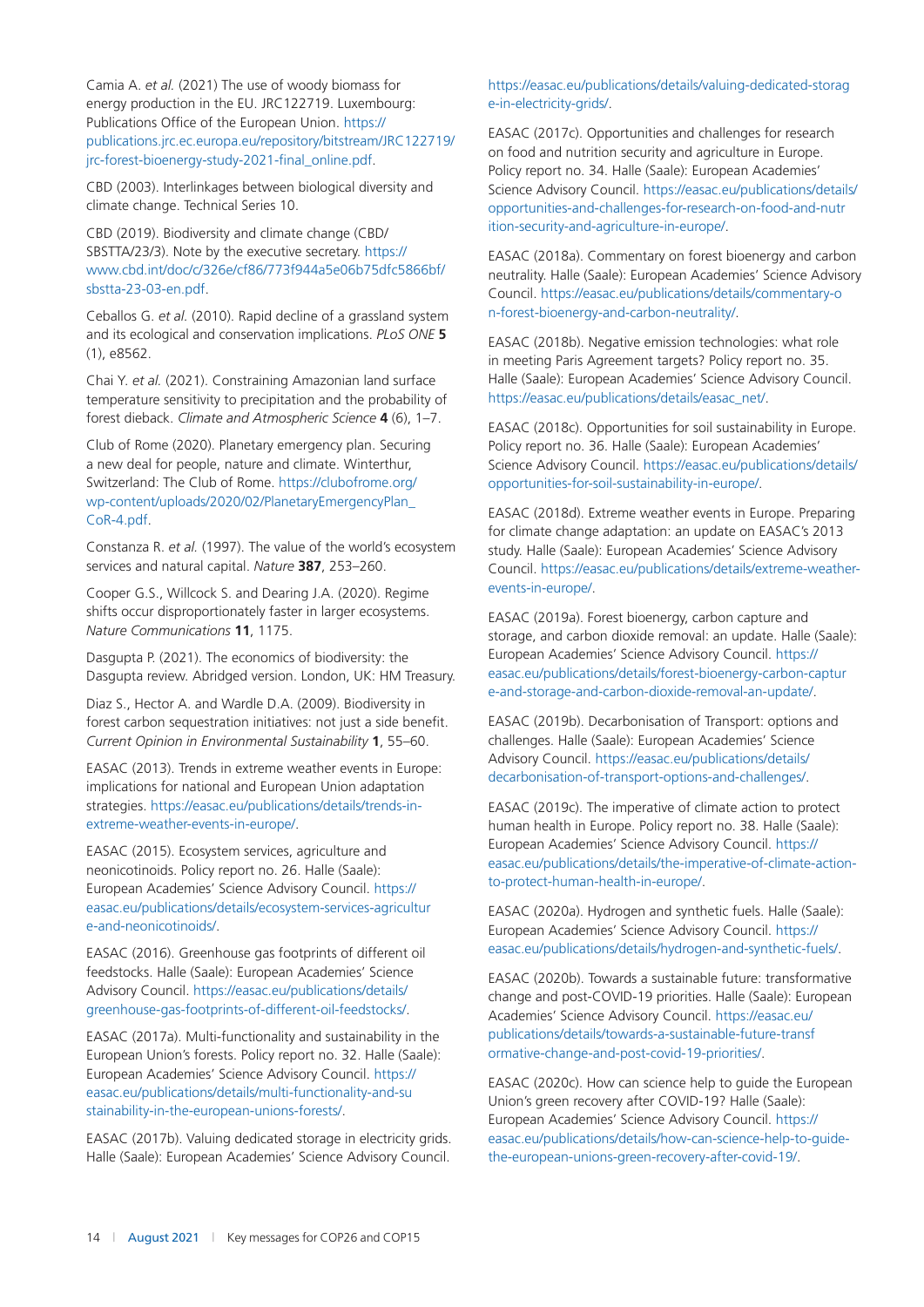<span id="page-14-0"></span>EASAC (2021a). Decarbonisation of buildings: for climate, health and jobs. Halle (Saale): European Academies' Science Advisory Council. [https://easac.eu/publications/details/](https://easac.eu/publications/details/decarbonisation-of-buildings-for-climate-health-and-jobs/) [decarbonisation-of-buildings-for-climate-health-and-jobs/.](https://easac.eu/publications/details/decarbonisation-of-buildings-for-climate-health-and-jobs/)

EASAC (2021b). EASAC and IAP have provided policy briefs to the Scientific Group of the UN Food Systems Summit 2021. Halle (Saale): European Academies' Science Advisory Council. [https://easac.eu/news/details/easac-and-iap-hav](https://easac.eu/news/details/easac-and-iap-have-contributed-to-the-scientific-group-of-the-un-food-systems-summit-2021/) [e-contributed-to-the-scientific-group-of-the-un-food-systems-s](https://easac.eu/news/details/easac-and-iap-have-contributed-to-the-scientific-group-of-the-un-food-systems-summit-2021/) [ummit-2021/](https://easac.eu/news/details/easac-and-iap-have-contributed-to-the-scientific-group-of-the-un-food-systems-summit-2021/).

EASAC (2021c). A sea of change: Europe's future in the Atlantic realm. Policy report no. 42. Halle (Saale): European Academies' Science Advisory Council. [https://easac.eu/](https://easac.eu/publications/details/a-sea-of-change-europes-future-in-the-atlantic-realm/) [publications/details/a-sea-of-change-europes-future-in-the](https://easac.eu/publications/details/a-sea-of-change-europes-future-in-the-atlantic-realm/) [-atlantic-realm/.](https://easac.eu/publications/details/a-sea-of-change-europes-future-in-the-atlantic-realm/)

EASAC and FEAM (2021). Decarbonisation of the health sector: a commentary by EASAC and FEAM. Halle (Saale): European Academies' Science Advisory Council. [https://easac.](https://easac.eu/publications/details/decarbonisation-of-the-health-sector/) [eu/publications/details/decarbonisation-of-the-health-sector/](https://easac.eu/publications/details/decarbonisation-of-the-health-sector/).

Epple C. *et al.* (2016). Managing ecosystems in the context of climate change mitigation: a review of current knowledge and recommendations to support ecosystem-based mitigation actions that look beyond terrestrial forests. Technical Series No. 86. Montreal: Secretariat of the Convention on Biological Diversity.

FAO, IFAD, UNICEF, WFP and WHO (2020). The state of food security and nutrition in the world 2020. Transforming food systems for affordable healthy diets. Rome: FAO. [www.fao.org/3/ca9692en/CA9692EN.pdf](http://www.fao.org/3/ca9692en/CA9692EN.pdf).

Fischer E.M., Sippel S. and Knutti R. (2021). Increasing probability of record-shattering climate extremes. *Nature Climate Change* **11**, 689–695.

Friedlingstein P. *et al.* (2020). The global carbon budget 2020. *Earth System Science Data* **12**, 3269–3340.

Gatti L.V. *et al.* (2021). Amazonia as a carbon source linked to deforestation and climate change. *Nature* **595**, 388–393.

Global Commission on Adaptation (2019). Adapt now: a global call for leadership on climate resilience. [https://gca.org/](https://gca.org/reports/adapt-now-a-global-call-for-leadership-on-climate-resilience/) [reports/adapt-now-a-global-call-for-leadership-on-climate-re](https://gca.org/reports/adapt-now-a-global-call-for-leadership-on-climate-resilience/) [silience/.](https://gca.org/reports/adapt-now-a-global-call-for-leadership-on-climate-resilience/)

Griscom B.W. *et al.* (2017). Natural Climate Solutions. *Proceedings of the National Academy of Sciences of the United States of America* **114** (44), 11645–11650.

Griscom B.W. *et al.* (2020). National mitigation potential from natural climate solutions in the tropics. *Philosophical Transactions of the Royal Society* **B 375**, 20190126.

Hayek M.N. *et al.* (2021). The carbon opportunity of animal-sourced food production on land. *Nature Sustainability* **4**, 21–24.

Hayward M.W. *et al.* (2016). Could biodiversity loss have increased Australia's bushfire threat? *Animal Conservation* **19**, 490–497.

Heinze C. *et al.* (2021). The quiet crossing of ocean tipping points. *Proceedings of the National Academy of Sciences of the United States of America* **118** (9), e2008478118

Hofer S. *et al.* (2020). Greater Greenland ice sheet contribution to global sea level rise in CMIP6. *Nature Communications* **11**, 6289.

Hughes L. *et al.* (2020). Summer of crisis. Climate Council of Australia. [https://www.climatecouncil.org.au/wp-content/](https://www.climatecouncil.org.au/wp-content/uploads/2020/03/Crisis-Summer-Report-200311.pdf) [uploads/2020/03/Crisis-Summer-Report-200311.pdf.](https://www.climatecouncil.org.au/wp-content/uploads/2020/03/Crisis-Summer-Report-200311.pdf)

IAP (2019). Communique on tropical forests. [https://](https://www.interacademies.org/sites/default/files/publication/iap_tropical_forests_communique.pdf) [www.interacademies.org/sites/default/files/publication/iap\\_](https://www.interacademies.org/sites/default/files/publication/iap_tropical_forests_communique.pdf) tropical forests communique.pdf.

IAP (2020). Arctic warming and microbial threats: perspectives from IAP and EASAC following an international academies' workshop. Halle (Saale): European Academies' Science Advisory Council. [https://www.interacademies.org/sites/](https://www.interacademies.org/sites/default/files/2020-04/Arctic_IAP_EASAC.pdf) [default/files/2020-04/Arctic\\_IAP\\_EASAC.pdf](https://www.interacademies.org/sites/default/files/2020-04/Arctic_IAP_EASAC.pdf).

IAP (2021). Climate change and biodiversity - interlinkages and policy options. (In the press.)

IMBIE (2020). Mass balance of the Greenland Ice Sheet from 1992 to 2018. *Nature* **579**, 233–230.

IPBES (2018). Summary for policy makers of the assessment report on land degradation and restoration of the Intergovernmental Science-Policy Platform on Biodiversity and Ecosystem Services. Bonn, Germany: IPBES. [www.ipbes.dk/wp-content/uploads/2018/09/](http://www.ipbes.dk/wp-content/uploads/2018/09/LandDegradation_SPM_2018.pdf) [LandDegradation\\_SPM\\_2018.pdf](http://www.ipbes.dk/wp-content/uploads/2018/09/LandDegradation_SPM_2018.pdf)

IPBES (2019). Summary for policymakers of the global assessment report on biodiversity and ecosystem services. Bonn, Germany: IPBES.<https://ipbes.net/global-assessment>.

IPBES (2021a). Work on biodiversity and climate change and collaboration with the Intergovernmental Panel on Climate Change. IPBES/8/6. Bonn, Germany: IPBES. [https://ipbes.net/](https://ipbes.net/document-library-catalogue/ipbes86) [document-library-catalogue/ipbes86](https://ipbes.net/document-library-catalogue/ipbes86).

IPBES (2021b). Draft decision IPBES-8/1: implementation of the rolling work programme of the Intergovernmental Science-Policy Platform on Biodiversity and Ecosystem Services up to 2030. IPBES 8/L.2. Bonn, Germany: IPBES.

IPCC (2013). Fifth assessment report (AR5).

IPCC (2018). Summary for policymakers. In: Global Warming of 1.5°C.

IPCC (2019a). Summary for policymakers. In: Climate Change and Land.

IPCC (2019b). Special report on oceans and cryosphere in a changing climate.

Joughin I. *et al.* (2021). Ice-shelf retreat drives recent Pine Island Glacier speedup. *Science Advances* **11**, eabg3080.

Kahraman A. *et al.* (2021). Quasi-stationary intense rainstorms spread across Europe under climate change. *Geophysical Research Letters* **48** (13), e2020GL09236.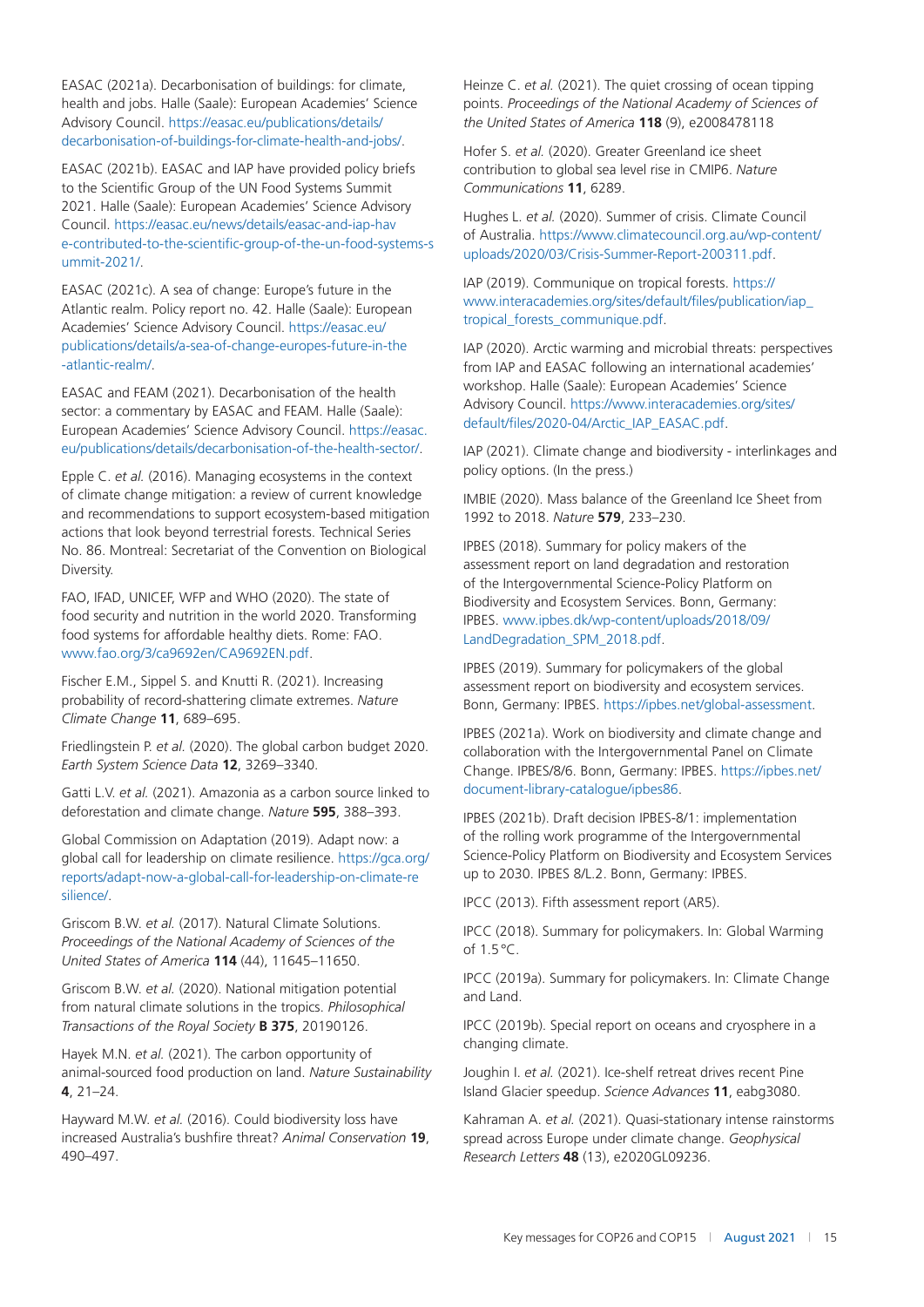<span id="page-15-0"></span>Lancet Commissions (2015). Safeguarding human health in the Anthropocene epoch: report of The Rockefeller Foundation–*Lancet* Commission on planetary health. *The Lancet* **386**, 1973–2028.

Lapola D.M. *et al.* (2018). Limiting the high impacts of Amazon forest dieback with no-regrets science and policy action. *Proceedings of the National Academy of Sciences of the United States of America* **115** (46), 11671–11679.

Lavorel S. *et al.* (2020). Co-producing ecosystem services for adapting to climate change. *Philosophical Transactions of the Royal Society* **B 375**, 20190119.

Lenton T.M. (2012). Arctic climate tipping points. *AMBIO* **41**, 10–22.

Lenton T.M. *et al.* (2019). Climate tipping points – too risky to bet against. *Nature* **575**, 592–595.

Liu P.R. and Raftery A.E. (2021). Country-based rate of emissions reductions should increase by 80% beyond nationally determined contributions to meet the 2°C target. *Communications Earth & Environment* **2** (29), 1–10.

Lovejoy T.E. and Nobre C. (2019). Amazon tipping point: last chance for action. *Science Advances* **5** (12), eaba2949.

Macreadie P.I. *et al.* (2019) The future of Blue Carbon science. *Nature Communications* **10**, 3998.

Maljean-Dubois S. and Wemaëre M. (2017). Biodiversity and climate change. In *Biodiversity and Nature Protection Law* (ed. E. Morgera and J. Razzaque), chapter 21 (Elgar Encyclopedia of Environmental Law series, volume III). Cheltenham, UK, and Northampton, MA, USA: Edward Elgar Publishing.

Mallett R. *et al.* (2021). Faster decline and higher variability in the sea ice thickness of the marginal Arctic seas when accounting for dynamic snow cover. *The Cryosphere* **15**, 2429–2450.

Mbow C. *et al.* (2019): Food security. In: *Climate Change and Land: An IPCC Special Report on Climate Change, Desertification, Land Degradation, Sustainable Land Management, Food Security, and Greenhouse Gas Fluxes in Terrestrial Ecosystems (ed. P.R. Shukla, et al.)*, chapter 5. Geneva, Switzerland: IPCC.

Morán-Ordóñez A. *et al.* (2017). Analysis of trade-offs between biodiversity, carbon farming and agricultural development in northern Australia reveals the benefits of strategic planning. *Conservation Letters* **10 (**1**)**, 94–104.

Mori A.S. *et al.* (2021). Biodiversity–productivity relationships are key to nature-based climate solutions. *Nature Climate Change* **11**, 543–550.

Norton M.G. *et al.* (2019). Serious mismatches continue between science and policy on forest bioenergy. *Global Change Biology - Bioenergy* **11**, 1256–1261.

Núñez-Regueiro M.M., Siddiqui S.F. and Fletcher R.J. (2021). Effects of bioenergy on biodiversity arising from land-use change and crop type. *Conservation Biology* **35** (1), 77–87.

OECD (2020). A comprehensive overview of global biodiversity finance. Paris, France: OECD Publishing. [https://](https://www.oecd.org/environment/resources/biodiversity/report-a-comprehensive-overview-of-global-biodiversity-finance.pdf) [www.oecd.org/environment/resources/biodiversity/report](https://www.oecd.org/environment/resources/biodiversity/report-a-comprehensive-overview-of-global-biodiversity-finance.pdf)[a-comprehensive-overview-of-global-biodiversity-finance.pdf](https://www.oecd.org/environment/resources/biodiversity/report-a-comprehensive-overview-of-global-biodiversity-finance.pdf).

Pattyn F. *et al.* (2018). The Greenland and Antarctic ice sheets under 1.5°C global warming. *Nature Climate Change* **8**, 1053–1061.

Pörtner H.O. *et al.* (2021). IPBES-IPCC co-sponsored workshop report on biodiversity and climate change. IPBES and IPCC. [https://ipbes.net/sites/default/files/2021-06/20210609\\_](https://ipbes.net/sites/default/files/2021-06/20210609_workshop_report_embargo_3pm_CEST_10_june_0.pdf) [workshop\\_report\\_embargo\\_3pm\\_CEST\\_10\\_june\\_0.pdf](https://ipbes.net/sites/default/files/2021-06/20210609_workshop_report_embargo_3pm_CEST_10_june_0.pdf).

Ramsar (2018). Global wetland outlook: state of the world's wetlands and their services to people. Gland, Switzerland: Ramsar. [https://medwet.org/wp-content/uploads/2018/09/](https://medwet.org/wp-content/uploads/2018/09/ramsar_gwo_english_web.pdf) [ramsar\\_gwo\\_english\\_web.pdf](https://medwet.org/wp-content/uploads/2018/09/ramsar_gwo_english_web.pdf).

RAN (2021). Banking on climate chaos.

Raymond C. *et al.* (2020). The emergence of heat and humidity too severe for human tolerance. *Science Advances* **6** (19), eaaw1838.

Ripple W.J. *et al.* (2021). World scientists' warning of a climate emergency 2021. *BioScience* [https://doi.org/10.1093/biosci/](https://doi.org/10.1093/biosci/biab079) [biab079](https://doi.org/10.1093/biosci/biab079).

Ritchie P.D. *et al.* (2021). Overshooting tipping point thresholds in a changing climate. *Nature* **592**, 517–523.

Rocha J.C. *et al.* (2018). Cascading regime shifts within and across scales. *Science* **362**, 1379–1383.

Roser M., Ritchie H. and Ortiz-Ospina E. (2019). World population growth. Published online at OurWorldInData.org. <https://ourworldindata.org/world-population-growth>.

S7 (2021). Reversing biodiversity loss – the case for urgent action. Science academies of the Group of Seven (G7) Nations. London, UK: The Royal Society. [https://](https://www.interacademies.org/sites/default/files/2021-04/DES7289_2_S7%20Statement_Biodiversity.pdf) [www.interacademies.org/sites/default/files/2021-04/](https://www.interacademies.org/sites/default/files/2021-04/DES7289_2_S7%20Statement_Biodiversity.pdf) [DES7289\\_2\\_S7%20Statement\\_Biodiversity.pdf.](https://www.interacademies.org/sites/default/files/2021-04/DES7289_2_S7%20Statement_Biodiversity.pdf)

Salati E. *et al.* (1979). Recycling of water in the Amazon Basin: an isotopic study. *Water Resources Research* **15** (5), 1250–1258.

SBSTTA (2019). Biodiversity and climate change. Note by executive secretary CBD/SBSTTA/23-03. [https://](https://www.cbd.int/doc/c/326e/cf86/773f944a5e06b75dfc5866bf/sbstta-23-03-en.pdf) [www.cbd.int/doc/c/326e/cf86/773f944a5e06b75dfc5866bf/](https://www.cbd.int/doc/c/326e/cf86/773f944a5e06b75dfc5866bf/sbstta-23-03-en.pdf) [sbstta-23-03-en.pdf](https://www.cbd.int/doc/c/326e/cf86/773f944a5e06b75dfc5866bf/sbstta-23-03-en.pdf).

Seddon N. *et al.* (2019). Nature-based solutions in nationally determined contributions: synthesis and recommendations for enhancing climate ambition and action by 2020. Gland, Switzerland, and Oxford, UK: IUCN and University of Oxford. [https://portals.iucn.org/library/sites/library/files/](https://portals.iucn.org/library/sites/library/files/documents/2019-030-En.pdf) [documents/2019-030-En.pdf.](https://portals.iucn.org/library/sites/library/files/documents/2019-030-En.pdf)

Seddon N. *et al.* (2021). Getting the message right on nature-based solutions to climate change. *Global Change Biology* **27**, 1518–1546.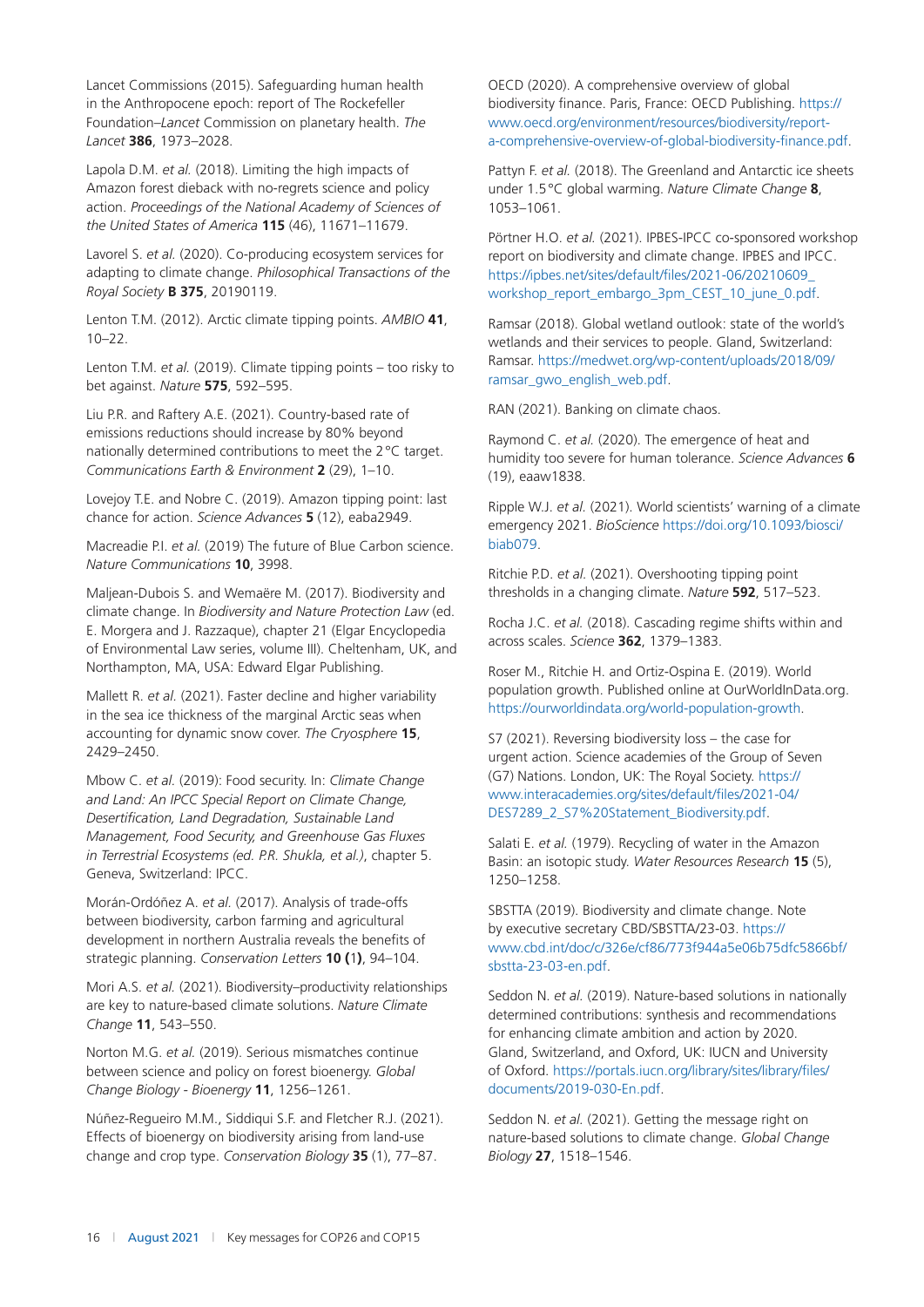<span id="page-16-0"></span>Segan D.B., Murray K.A. and Watson J.E.M. (2016). A global assessment of current and future biodiversity vulnerability to habitat loss-climate change interactions. *Global Ecology and Conservation* **5**, 12–21.

Seidl R. *et al.* (2017). Forest disturbances under climate change. *Nature Climate Change* **7**, 395–402.

Slater T., Hogg A.E. and Mottram R. (2020), Ice-sheet losses track high-end sea-level rise projections. *Nature Climate Change* **10**, 879–881.

Smith K. *et al.* (2014). Global rise in human infectious disease outbreaks. *Journal of the Royal Society Interface* **11**, 20140950.

Solan M. *et al.* (2020). Benthic-based contributions to climate change mitigation and adaptation. *Philosophical Transactions of the Royal Society* **B 375**: 20190107.

Soto-Navarro C. *et al.* (2020). Mapping co-benefits for carbon storage and biodiversity to inform conservation policy and action. *Philosophical Transactions of the Royal Society* **B 375**, 20190128.

Steffen W. *et al.* (2015a). The trajectory of the Anthropocene: the Great Acceleration. *The Anthropocene Review* **2** (1), 81–98.

Steffen W. *et al.* (2015b). Planetary boundaries: guiding human development on a changing planet. *Science* **347**, 1259855.

Steffen W. *et al.* (2018). Trajectories of the Earth System in the Anthropocene. *Proceedings of the National Academy of Sciences of the United States of America* **115**, 8252–8259.

Stern N. (2006). *The Economics of Climate Change*. London, UK: HM Government.

Suarez-Gutierrez L. *et al.* (2020). Hotspots of extreme heat under global warming. *Climate Dynamics* **55**, 429–447.

Terrer C. *et al.* (2021). A trade-off between plant and soil carbon storage under elevated CO<sub>2</sub>. Nature 591, 599-616. Turner M.G. *et al.* (2019). Climate change, ecosystems and abrupt change: science priorities. *Philosophical Transactions of the Royal Society* **B 375**: 20190105.

UNEP (2015). Sustainable consumption and production: a handbook for policymakers. [https://](https://wedocs.unep.org/bitstream/handle/20.500.11822/9660/-Sustainable_Consumption_and_Production_a_Handbook_for_PolicymakersSustainable_Consumptio.pdf?sequence=2%26amp%3BisAllowed=) [wedocs.unep.org/bitstream/handle/20.500.11822/9660](https://wedocs.unep.org/bitstream/handle/20.500.11822/9660/-Sustainable_Consumption_and_Production_a_Handbook_for_PolicymakersSustainable_Consumptio.pdf?sequence=2%26amp%3BisAllowed=) [/-Sustainable\\_Consumption\\_and\\_Production\\_a\\_Handbook\\_](https://wedocs.unep.org/bitstream/handle/20.500.11822/9660/-Sustainable_Consumption_and_Production_a_Handbook_for_PolicymakersSustainable_Consumptio.pdf?sequence=2%26amp%3BisAllowed=) [for\\_PolicymakersSustainable\\_Consumptio.pdf?sequence](https://wedocs.unep.org/bitstream/handle/20.500.11822/9660/-Sustainable_Consumption_and_Production_a_Handbook_for_PolicymakersSustainable_Consumptio.pdf?sequence=2%26amp%3BisAllowed=)=2&a [mp%3BisAllowed](https://wedocs.unep.org/bitstream/handle/20.500.11822/9660/-Sustainable_Consumption_and_Production_a_Handbook_for_PolicymakersSustainable_Consumptio.pdf?sequence=2%26amp%3BisAllowed=)=.

UNEP (2021). The state of finance for nature 2021. Tripling investments in nature-based solutions by 2030. Nairobi, Kenya: UNEP. [https://wedocs.unep.org/xmlui/bitstream/](https://wedocs.unep.org/xmlui/bitstream/handle/20.500.11822/36145/SFN.pdf) [handle/20.500.11822/36145/SFN.pdf](https://wedocs.unep.org/xmlui/bitstream/handle/20.500.11822/36145/SFN.pdf).

UNEP and FAO (2021). Becoming #GenerationRestoration: Ecosystem restoration for people, nature and climate. Nairobi, Kenya: UNEP. [https://www.unep.org/resources/ecosyste](https://www.unep.org/resources/ecosystem-restoration-people-nature-climate) [m-restoration-people-nature-climate.](https://www.unep.org/resources/ecosystem-restoration-people-nature-climate)

van Oldenborgh G.J. *et al.* (2021). Attribution of the Australian bushfire risk to anthropogenic climate change. *Natural Hazards and Earth System Sciences* **21**, 941–960.

Warszawski L. *et al.* (2021). All options, not silver bullets, needed to limit global warming to 1.5 °C: a scenario appraisal. *Environmental Research Letters* **16**, 064037.

WEF (2019). World Economic Forum. [https://](https://www.weforum.org/agenda/2019/09/mapped-the-dramatic-global-rise-of-urbanization-1950-2020/) [www.weforum.org/agenda/2019/09/mapped-the-dramati](https://www.weforum.org/agenda/2019/09/mapped-the-dramatic-global-rise-of-urbanization-1950-2020/) [c-global-rise-of-urbanization-1950-2020/.](https://www.weforum.org/agenda/2019/09/mapped-the-dramatic-global-rise-of-urbanization-1950-2020/)

WRI (2021). Global forest review. [https://research.wri.org/gfr/](https://research.wri.org/gfr/global-forest-review) [global-forest-review](https://research.wri.org/gfr/global-forest-review).

Wunderling N. *et al.* (2021). Interacting tipping elements increase risk of climate domino effects under global warming. *Earth System Dynamics* **12**, 601–619.

Xu C. *et al.* (2019). The future of the human climate niche. *Proceedings of the National Academy of Sciences of the United States of America* **117** (21), 11350–11355.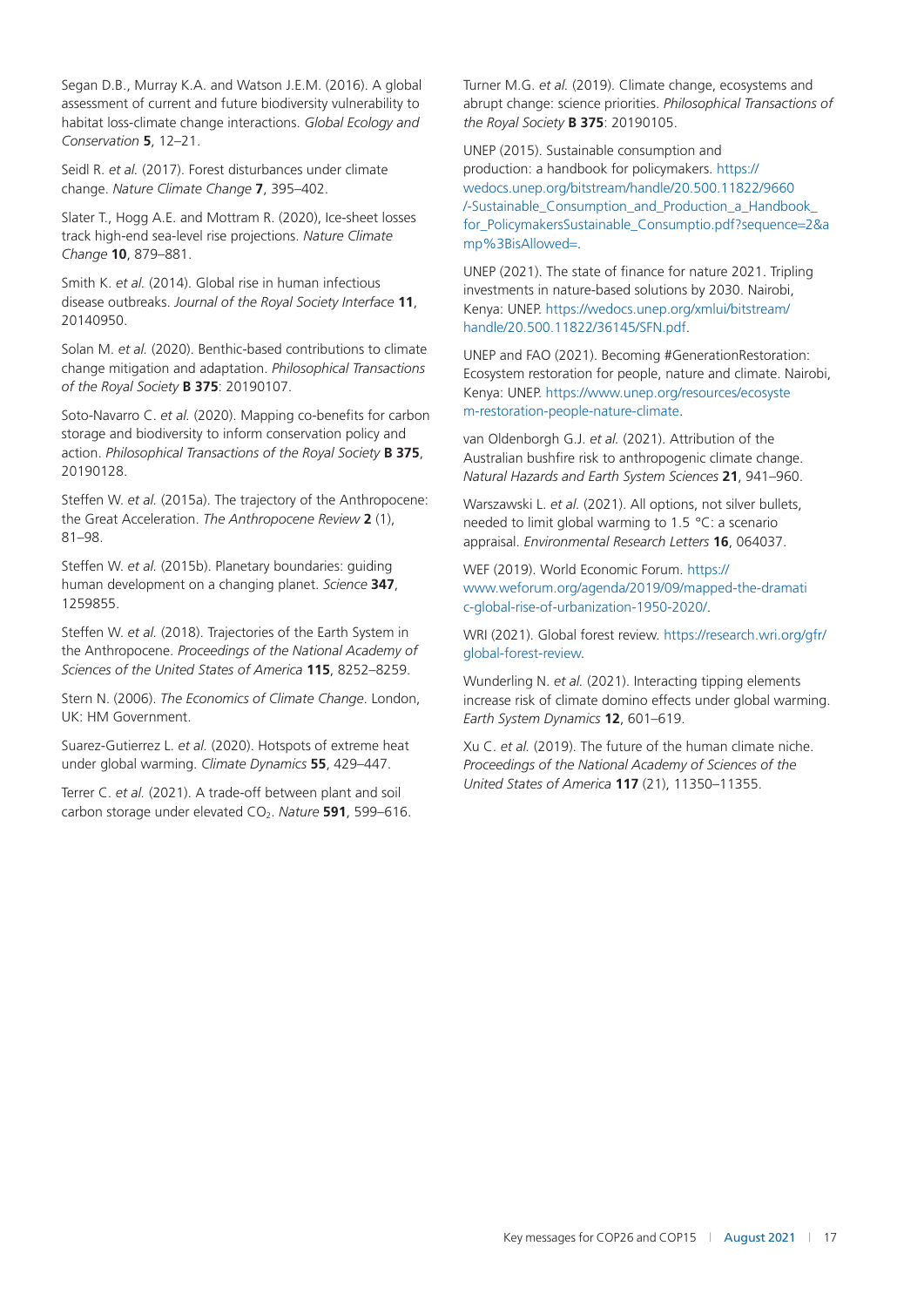# **EASAC**

EASAC – the European Academies' Science Advisory Council – is formed by the national science academies of the EU Member States to enable them to collaborate with each other in giving advice to European policy-makers. It thus provides a means for the collective voice of European science to be heard. EASAC was founded in 2001 at the Royal Swedish Academy of Sciences.

Its mission reflects the view of academies that science is central to many aspects of modern life and that an appreciation of the scientific dimension is a pre-requisite to wise policy-making. This view already underpins the work of many academies at national level. With the growing importance of the European Union as an arena for policy, academies recognise that the scope of their advisory functions needs to extend beyond the national to cover also the European level. Here it is often the case that a trans-European grouping can be more effective than a body from a single country. The academies of Europe have therefore formed EASAC so that they can speak with a common voice with the goal of building science into policy at EU level.

Through EASAC, the academies work together to provide independent, expert, evidence-based advice about the scientific aspects of public policy to those who make or influence policy within the European institutions. Drawing on the memberships and networks of the academies, EASAC accesses the best of European science in carrying out its work. Its views are vigorously independent of commercial or political bias, and it is open and transparent in its processes. EASAC aims to deliver advice that is comprehensible, relevant and timely.

EASAC covers all scientific and technical disciplines, and its experts are drawn from all the countries of the European Union. It is funded by the member academies and by contracts with interested bodies. The expert members of EASAC's working groups give their time free of charge. EASAC has no commercial or business sponsors.

EASAC's activities include substantive studies of the scientific aspects of policy issues, reviews and advice about specific policy documents, workshops aimed at identifying current scientific thinking about major policy issues or at briefing policy-makers, and short, timely statements on topical subjects.

The EASAC Council has 29 individual members – highly experienced scientists nominated one each by the national science academies of EU Member States, by the Academia Europaea and by ALLEA. The national science academies of Norway, Switzerland and the United Kingdom are also represented. The Council is supported by a professional Secretariat based at the Leopoldina, the German National Academy of Sciences, in Halle (Saale) and by a Brussels Office at the Royal Academies for Science and the Arts of Belgium. The Council agrees the initiation of projects, appoints members of working groups, reviews drafts and approves reports for publication.

To find out more about EASAC, visit the website – [www.easac.eu](http://www.easac.eu/) – or contact the EASAC Secretariat at [secretariat@easac.eu](http://www.secretariat@easac.eu/)